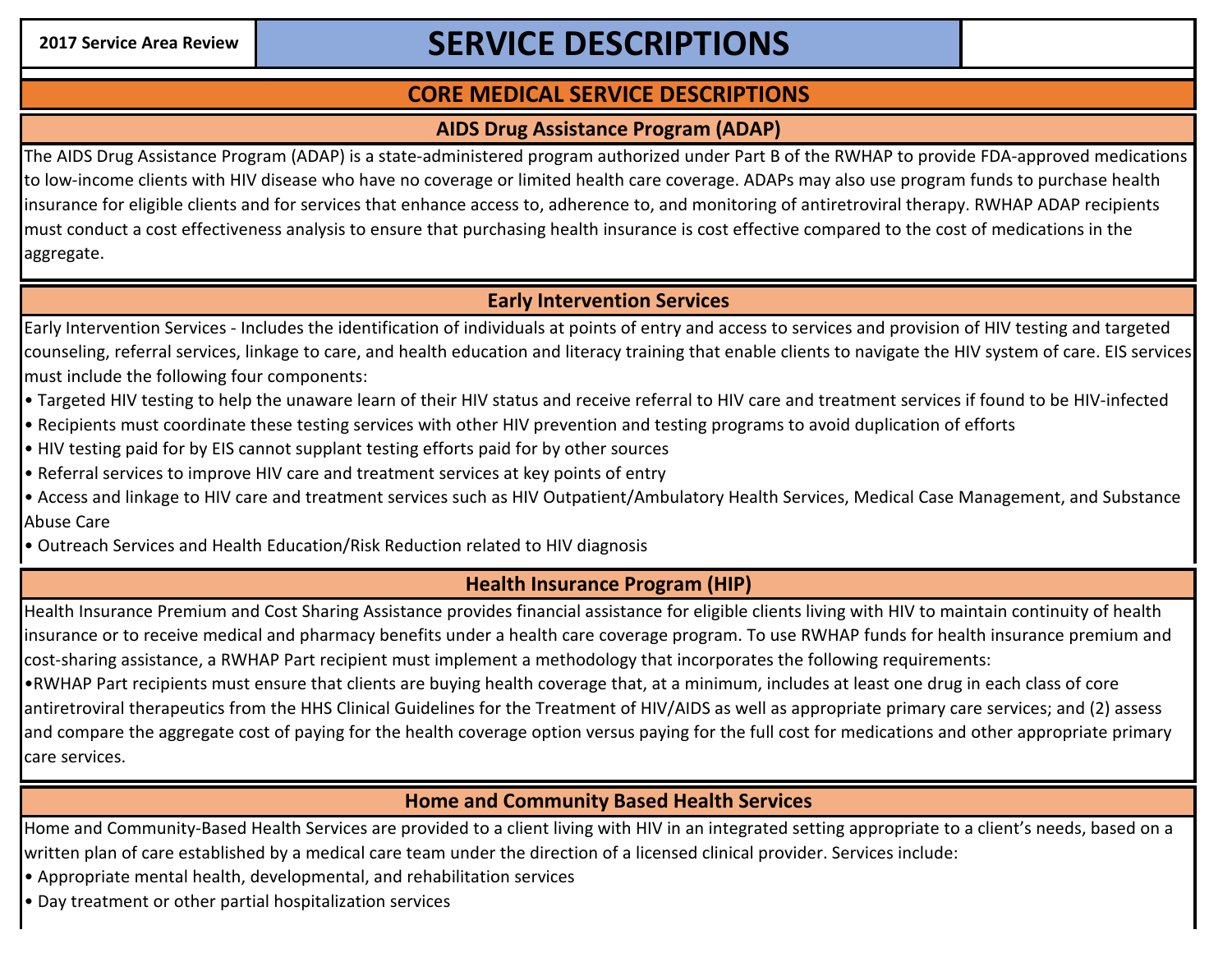- Durable medical equipment
- Home health aide services and personal care services in the home

### **Medical Case Management Services**

Medical Case Management is the provision of a range of client-centered activities focused on improving health outcomes in support of the HIV care continuum. Activities may be prescribed by an interdisciplinary team that includes other specialty care providers. Medical Case Management includes all types of case management encounters (e.g., face-to-face, phone contact, and any other forms of communication). Key activities include:

• Initial assessment of service needs • Development of a comprehensive, individualized care plan • Timely and coordinated access to medically appropriate levels of health and support services and continuity of care • Continuous client monitoring to assess the efficacy of the care plan • Reevaluation of the care plan at least every 6 months with adaptations as necessary • Ongoing assessment of the client's and other key family members' needs and personal support systems • Treatment adherence counseling to ensure readiness for and adherence to complex HIV treatments • Clientspecific advocacy and/or review of utilization of services

In addition to providing the medically oriented services above, Medical Case Management may also provide benefits counseling by assisting eligible clients in obtaining access to other public and private programs for which they may be eligible (e.g., Medicaid, Medicare Part D, State Pharmacy Assistance Programs, Pharmaceutical Manufacturer's Patient Assistance Programs, other state or local health care and supportive services, and insurance plans through the health insurance Marketplaces/Exchanges).

#### **Medical Nutrition Therapy**

Medical Nutrition Therapy includes:

- Nutrition assessment and screening
- Dietary/nutritional evaluation
- Food and/or nutritional supplements per medical provider's recommendation
- Nutrition education and/or counseling

## **Mental Health Services**

Mental Health Services are the provision of outpatient psychological and psychiatric screening, assessment, diagnosis, treatment, and counseling services offered to clients living with HIV. Services are based on a treatment plan, conducted in an outpatient group or individual session, and provided by a mental health professional licensed or authorized within the state to render such services. Such professionals typically include psychiatrists, psychologists, and licensed clinical social workers.

## **Oral Health Care Services**

Oral Health Care services provide outpatient diagnostic, preventive, and therapeutic services by dental health care professionals, including general dental practitioners, dental specialists, dental hygienists, and licensed dental assistants.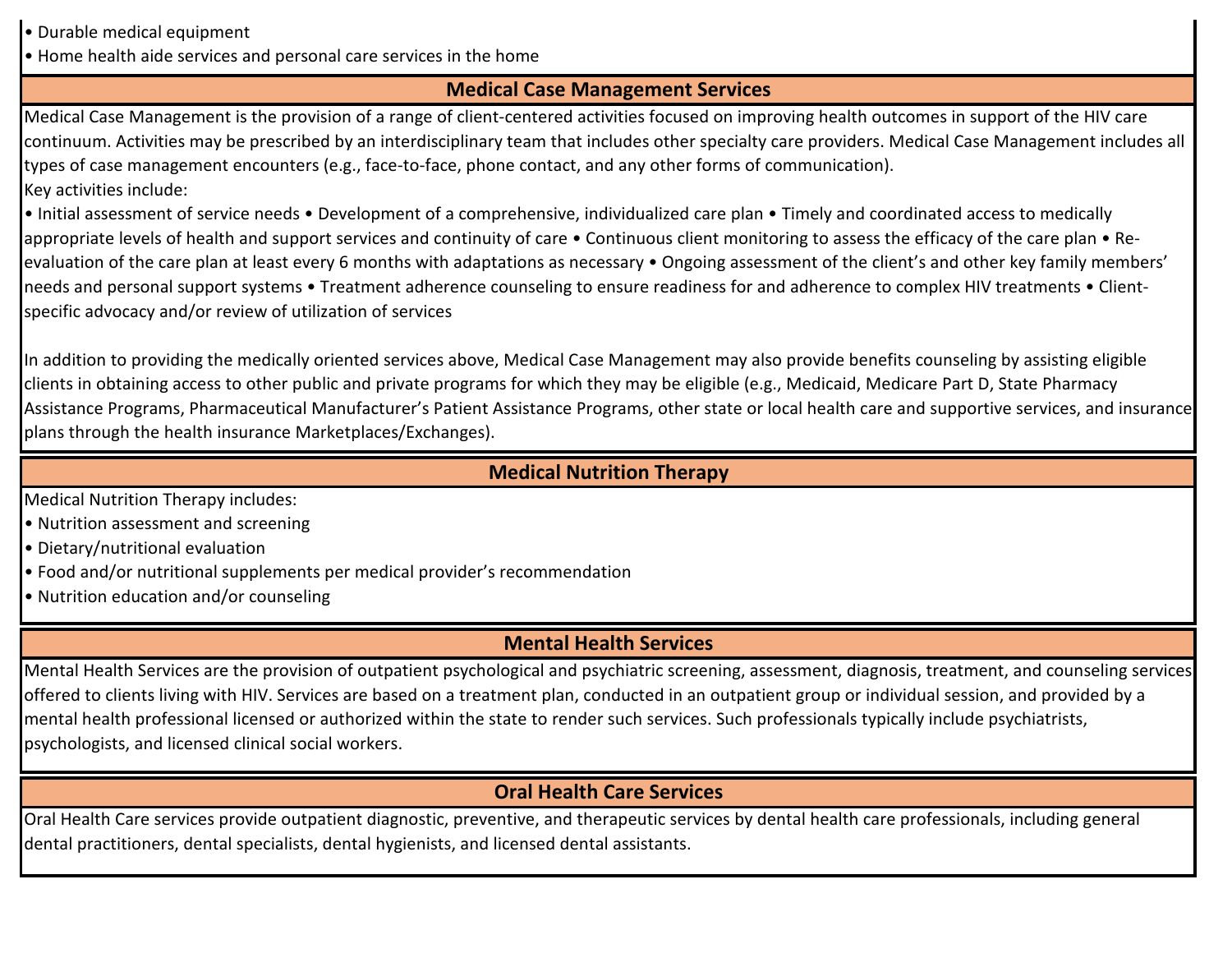### **Outpatient/Ambulatory Health Services**

Outpatient/Ambulatory Health Services are diagnostic and therapeutic services provided directly to a client by a licensed healthcare provider in an outpatient medical setting. Outpatient medical settings include clinics, medical offices, and mobile vans where clients do not stay overnight. Emergency room or urgent care services are not considered outpatient settings.

Allowable activities include:

• Medical history taking • Physical examination • Diagnostic testing, including laboratory testing • Treatment and management of physical and behavioral health conditions • Behavioral risk assessment, subsequent counseling, and referral • Preventive care and screening

• Pediatric developmental assessment • Prescription, and management of medication therapy • Treatment adherence • Education and counseling on health and prevention issues • Referral to and provision of specialty care related to HIV diagnosis

#### **Substance Abuse Services - Outpatient**

Substance Abuse Outpatient Care is the provision of outpatient services for the treatment of drug or alcohol use disorders.

Services include:

• Screening • Assessment • Diagnosis, and/or • Treatment of substance use disorder, including: • Pretreatment/recovery readiness programs • Harm

reduction • Behavioral health counseling associated with substance use disorder • Outpatient drug-free treatment and counseling

• Medication assisted therapy • Neuro-psychiatric pharmaceuticals • Relapse prevention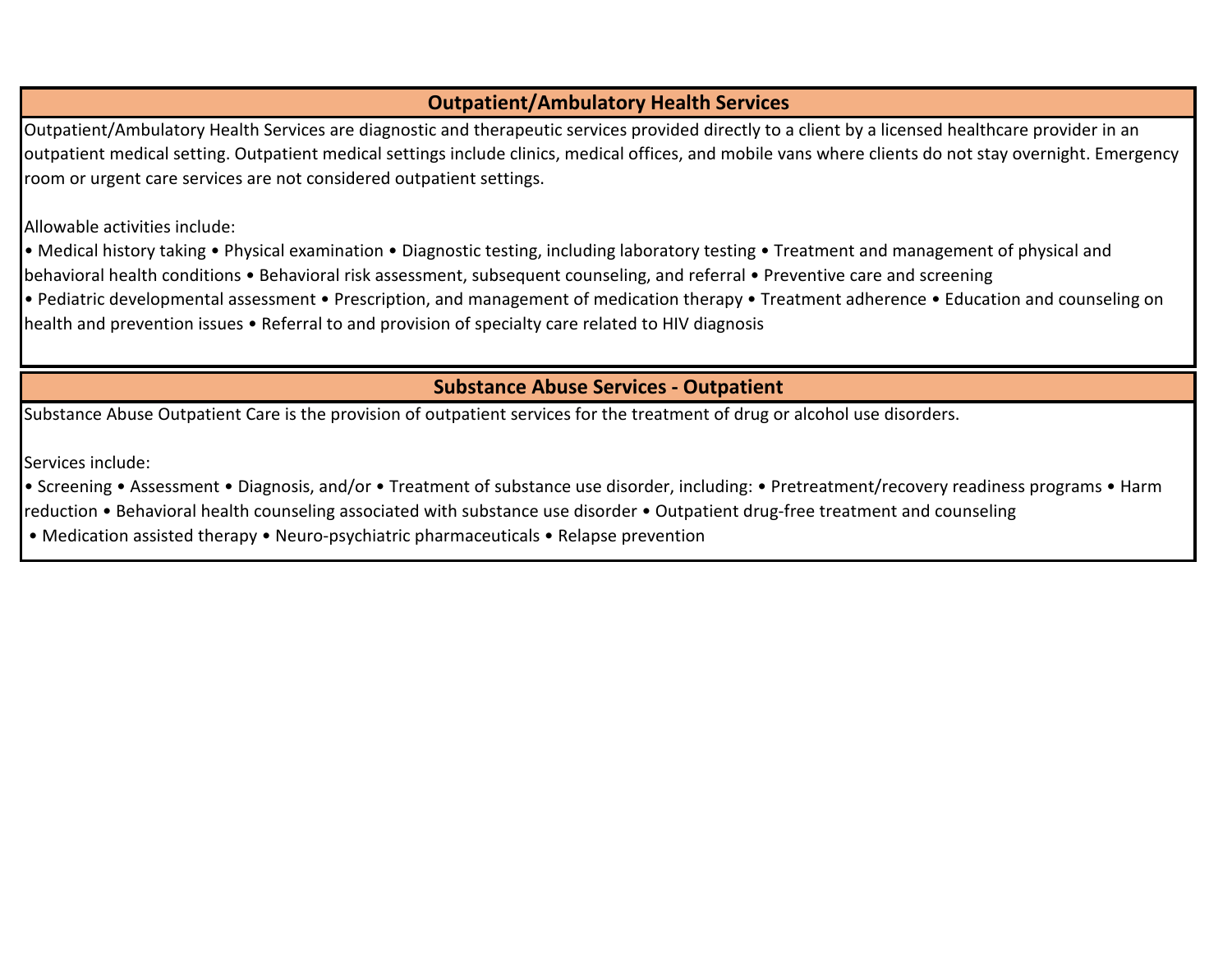| <b>2017 Service Area Review</b> |  |
|---------------------------------|--|
|---------------------------------|--|

#### **2017 Service Area Review Demographics of All People Accessing Ryan White Services in the TGA and Minnesota**

| <b>Fiscal Year</b> | <b>Accessing Service</b>         |     | <b>Number of</b><br><b>MN Cases*</b> | Percentage of<br><b>MN Cases</b> | % of Clients<br><b>Returning</b> |     |
|--------------------|----------------------------------|-----|--------------------------------------|----------------------------------|----------------------------------|-----|
| 2017               | 4480                             |     | 8789                                 | 51%                              | 81%                              |     |
| 2016               | 4254                             |     | 8554                                 | 50%                              | 80%                              |     |
| 2015               | 4130                             |     | 8215                                 | 50%                              |                                  |     |
|                    | *As of December 31 of that year. |     |                                      |                                  |                                  |     |
| <b>TGA</b>         | 2015                             | %   | 2016                                 | %                                | 2017                             | %   |
| <b>TGA</b>         | 3541                             | 86% | 3643                                 | 86%                              | 3822                             | 85% |
| <b>Greater MN</b>  | 589                              | 14% | 611                                  | 14%                              | 658                              | 15% |

| Age       | 2015 | %     | 2016 | %     | 2017 | %     |
|-----------|------|-------|------|-------|------|-------|
| Under 13  | 24   | 0.6%  | 29   | 0.7%  | 37   | 0.8%  |
| 13-19 yrs | 29   | 0.7%  | 35   | 0.8%  | 44   | 1.0%  |
| 20-24 yrs | 80   | 1.9%  | 105  | 2.5%  | 141  | 3.2%  |
| 25-29 yrs | 259  | 6.3%  | 300  | 7.1%  | 328  | 7.3%  |
| 30-39 yrs | 832  | 20.1% | 861  | 20.2% | 930  | 20.8% |
| 40-49 yrs | 1009 | 24.4% | 1035 | 24.3% | 1060 | 23.7% |
| 50-54 yrs | 692  | 16.8% | 695  | 16.3% | 721  | 16.1% |
| 55-59 yrs | 562  | 13.6% | 571  | 13.4% | 581  | 13.0% |
| 60-64 yrs | 318  | 7.7%  | 312  | 7.3%  | 317  | 7.1%  |
| $65+vrs$  | 325  | 7.9%  | 311  | 7.3%  | 321  | 7.2%  |

#### **Click here to go back to the rankings**

| 2017       | 4480                             |       | 8789 | 51%   | 81%  |       |
|------------|----------------------------------|-------|------|-------|------|-------|
| 2016       | 4254                             |       | 8554 | 50%   | 80%  |       |
| 2015       | 4130                             |       | 8215 | 50%   |      |       |
|            | *As of December 31 of that year. |       |      |       |      |       |
| <b>TGA</b> | 2015                             | %     | 2016 | %     | 2017 | %     |
| <b>TGA</b> | 3541                             | 86%   | 3643 | 86%   | 3822 | 85%   |
| Greater MN | 589                              | 14%   | 611  | 14%   | 658  | 15%   |
|            |                                  |       |      |       |      |       |
| Age        | 2015                             | %     | 2016 | %     | 2017 | %     |
| Under 13   | 24                               | 0.6%  | 29   | 0.7%  | 37   | 0.8%  |
| 13-19 yrs  | 29                               | 0.7%  | 35   | 0.8%  | 44   | 1.0%  |
| 20-24 yrs  | 80                               | 1.9%  | 105  | 2.5%  | 141  | 3.2%  |
| 25-29 yrs  | 259                              | 6.3%  | 300  | 7.1%  | 328  | 7.3%  |
| 30-39 yrs  | 832                              | 20.1% | 861  | 20.2% | 930  | 20.8% |
| 40-49 yrs  | 1009                             | 24.4% | 1035 | 24.3% | 1060 | 23.7% |
| 50-54 yrs  | 692                              | 16.8% | 695  | 16.3% | 721  | 16.1% |
| 55-59 yrs  | 562                              | 13.6% | 571  | 13.4% | 581  | 13.0% |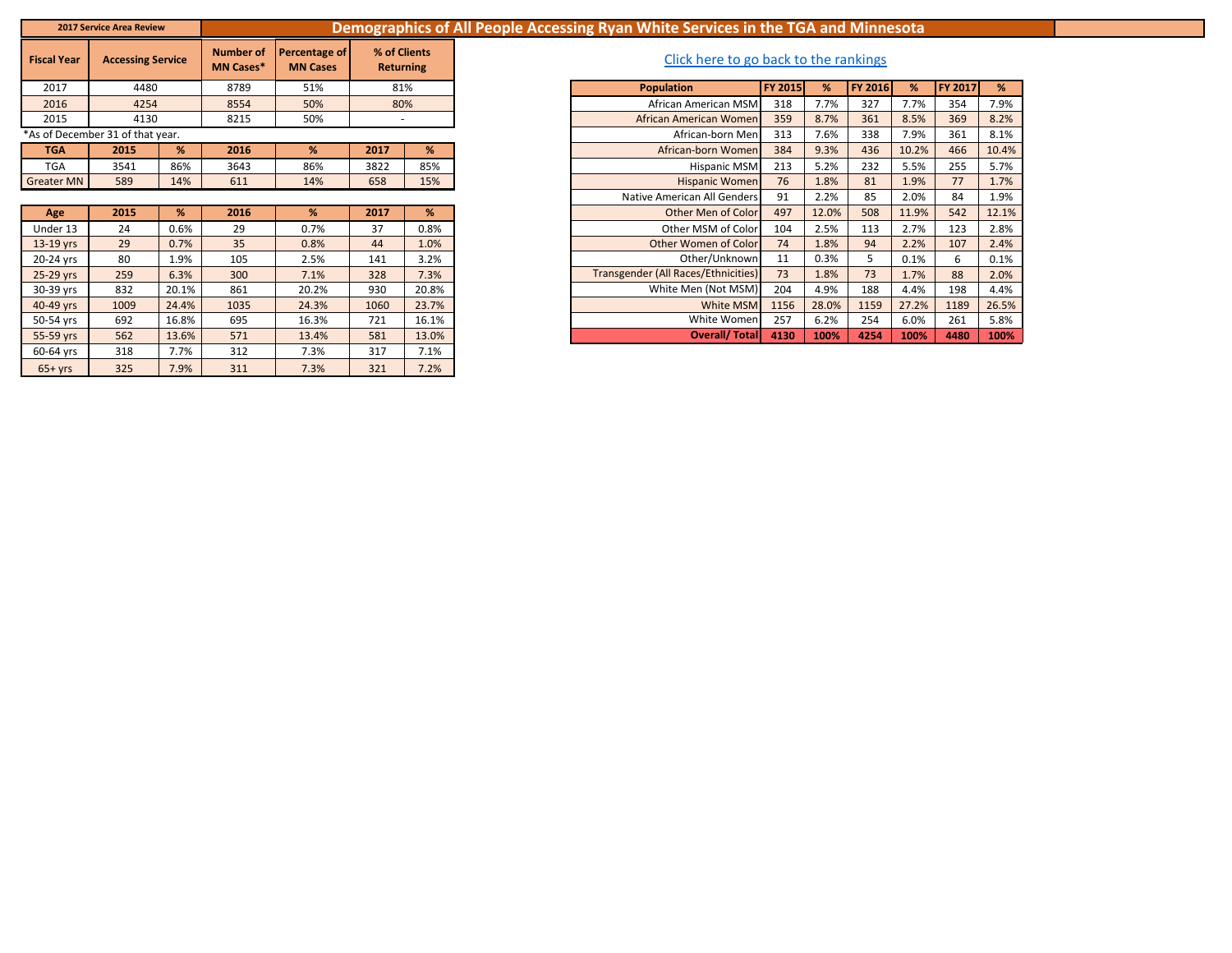| <b>2017 Service Area Review</b>                        |                                                                |                                                                                 |                |               |                        |                  |                   |                   | <b>AIDS Drug Assistance Program (ADAP)</b>                |                       |                     |                   |                        |              |                                    |                                  |                                                              |                                                                                                           | <b>Core Medical Service</b>                                                                                                                           |
|--------------------------------------------------------|----------------------------------------------------------------|---------------------------------------------------------------------------------|----------------|---------------|------------------------|------------------|-------------------|-------------------|-----------------------------------------------------------|-----------------------|---------------------|-------------------|------------------------|--------------|------------------------------------|----------------------------------|--------------------------------------------------------------|-----------------------------------------------------------------------------------------------------------|-------------------------------------------------------------------------------------------------------------------------------------------------------|
| <b>Fiscal Year</b>                                     | <b>Accessing Service</b>                                       |                                                                                 | % of MN        | % of          |                        | % of Clients     |                   |                   | Click here to go back to the rankings                     |                       |                     |                   |                        |              |                                    |                                  |                                                              |                                                                                                           | African American MSM                                                                                                                                  |
|                                                        |                                                                |                                                                                 | Cases          | <b>RW</b>     |                        | <b>Returning</b> |                   |                   |                                                           |                       |                     |                   |                        |              |                                    |                                  | <b>Access Distribution by</b><br><b>Population - FY 2017</b> |                                                                                                           | African American Women                                                                                                                                |
| $2017 *$                                               | 1687                                                           |                                                                                 | 19%            | 38%           |                        | 65%              |                   | <b>Population</b> |                                                           | FY 2015               | %                   | <b>FY 2016</b>    | $\%$                   | FY 2017      | %                                  |                                  |                                                              |                                                                                                           | African born Men                                                                                                                                      |
| 2016<br>2015                                           | 1502<br>1334                                                   |                                                                                 | 18%<br>16%     | 35%<br>32%    |                        | 65%              |                   |                   | African American MSM<br>African American Women            | 57<br>58              | 4.3%<br>4.3%        | 69<br>61          | 4.6%<br>4.1%           | 83<br>74     | 4.9%<br>4.4%                       |                                  | 4.5%<br>4.9%                                                 | 4.4%                                                                                                      | African born Women                                                                                                                                    |
| * % of RW is estimated using 4,480 as the denominator. |                                                                |                                                                                 |                |               |                        |                  |                   |                   | African-born Men                                          | 111                   | 8.3%                | 142               | 9.5%                   | 152          | 9.0%                               |                                  |                                                              |                                                                                                           |                                                                                                                                                       |
| <b>TGA</b>                                             | 2015                                                           | %                                                                               | 2016           | %             | 2017                   | %                |                   |                   | African-born Women                                        | 145                   | 10.9%               | 170               | 11.3%                  | 192          | 11.4%                              |                                  |                                                              | 9.0%                                                                                                      | ■ Hispanic MSM                                                                                                                                        |
| <b>TGA</b>                                             | 1121                                                           | 84%                                                                             | 1247           | 83%           | 1400                   | 83%              |                   |                   | <b>Hispanic MSM</b>                                       | 127                   | 9.5%                | 147               | 9.8%                   | 160          | 9.5%                               |                                  |                                                              |                                                                                                           | Hispanic Women                                                                                                                                        |
| <b>Greater MN</b>                                      | 213                                                            | 16%                                                                             | 255            | 17%           | 287                    | 17%              |                   |                   | <b>Hispanic Women</b>                                     | 44                    | 3.3%                | 46                | 3.1%                   | 45           | 2.7%                               | 31.7%                            |                                                              |                                                                                                           | Native American Men and                                                                                                                               |
|                                                        |                                                                |                                                                                 |                |               |                        |                  |                   |                   | Native American All Genders                               | 5                     | 0.4%                | $\overline{4}$    | 0.3%                   | 5            | 0.3%                               |                                  |                                                              | 11.4%                                                                                                     | Women                                                                                                                                                 |
| Age                                                    | 2015                                                           | %                                                                               | 2016           | %             | 2017                   | %                |                   |                   | Other Men of Color                                        | 144                   | 10.8%               | 160               | 10.7%                  | 200          | 11.9%                              |                                  |                                                              |                                                                                                           | Other Men of Color                                                                                                                                    |
| Under 13                                               | 5                                                              | 0.4%                                                                            | 9              | 0.6%          | 16                     | 1.0%             |                   |                   | Other MSM of Color                                        | 38                    | 2.8%                | 32                | 2.1%                   | 42           | 2.5%                               |                                  |                                                              |                                                                                                           | Other MSM of Color                                                                                                                                    |
| 13-19 yrs                                              | 9                                                              | 0.7%                                                                            | 13             | 0.9%          | 14                     | 0.8%             |                   |                   | <b>Other Women of Color</b>                               | 18                    | 1.3%                | 32                | 2.1%                   | 42           | 2.5%                               |                                  |                                                              |                                                                                                           | Other Women of Color                                                                                                                                  |
| 20-24 yrs                                              | 23                                                             | 1.7%                                                                            | 32             | 2.1%          | 48                     | 2.9%             |                   |                   | Other/Unknown                                             | $\overline{4}$        | 0.3%                | $\sim$            | $\sim$                 | $\mathbf{1}$ | 0.1%                               |                                  |                                                              | 9.5%                                                                                                      |                                                                                                                                                       |
| 25-29 yrs<br>30-39 yrs                                 | 70<br>268                                                      | 5.3%<br>20.1%                                                                   | 86<br>315      | 5.7%<br>21.0% | 99<br>362              | 5.9%<br>21.5%    |                   |                   | Transgender (All Races/Ethnicities<br>White Men (Not MSM) | 5<br>58               | 0.4%                | 5                 | 0.3%<br>4.7%           | 6<br>73      | 0.4%<br>4.3%                       | 4.3%                             |                                                              |                                                                                                           | Other/ Unknown                                                                                                                                        |
| 40-49 yrs                                              | 339                                                            | 25.4%                                                                           | 372            | 24.8%         | 395                    | 23.4%            |                   |                   | White MSM                                                 | 459                   | 4.3%<br>34.4%       | 71<br>502         | 33.4%                  | 534          | 31.7%                              |                                  |                                                              |                                                                                                           | Transgender (All Races/                                                                                                                               |
| 50-54 yrs                                              | 208                                                            | 15.6%                                                                           | 234            | 15.6%         | 277                    | 16.4%            |                   |                   | White Women                                               | 61                    | 4.6%                | 61                | 4.1%                   | 76           | 4.5%                               | 0.4%                             | 11.9%                                                        | 2.7%                                                                                                      | Ethnicities)<br>White Men (Not MSM)                                                                                                                   |
| 55-59 yrs                                              | 185                                                            | 13.9%                                                                           | 198            | 13.2%         | 211                    | 12.5%            |                   |                   | <b>Overall/Total</b>                                      | 1334                  | 100%                | 1502              | 100%                   | 1685         | 100%                               | 0.1%                             | 2.5% 2.5%                                                    | 0.3%                                                                                                      |                                                                                                                                                       |
| 60-64 yrs                                              | 104                                                            | 7.8%                                                                            | 100            | 6.7%          | 115                    | 6.8%             |                   |                   |                                                           |                       |                     |                   |                        |              |                                    |                                  |                                                              |                                                                                                           | <b>White MSM</b>                                                                                                                                      |
| $65+yrs$                                               | 123                                                            | 9.2%                                                                            | 143            | 9.5%          | 150                    | 8.9%             |                   |                   |                                                           |                       |                     |                   |                        |              |                                    |                                  |                                                              |                                                                                                           | ■ White Women                                                                                                                                         |
|                                                        | African American Women<br><b>Native American Men and Women</b> | African born Men<br>African born Women<br><b>Hispanic MSM</b><br>Hispanic Women |                |               |                        |                  |                   |                   |                                                           |                       |                     |                   |                        |              |                                    |                                  |                                                              | <b>Allocation</b><br><b>FY</b><br>7,489,965<br>2017<br>2016<br>$\overline{\phantom{a}}$<br>2015<br>$\sim$ | Needed, unable to access<br>2%<br><b>ALLOCATIONS HISTORY</b><br><b>Spent</b><br><b>Expense</b><br>$+ -$<br>6,696,228<br>89%<br>8,137,878<br>5,589,088 |
|                                                        |                                                                | <b>Other Men of Color</b>                                                       |                |               |                        |                  |                   |                   |                                                           |                       |                     |                   |                        |              |                                    |                                  |                                                              | FY<br>Amt                                                                                                 | <b>REBATE EXPENDITURES</b><br># Clients Affected                                                                                                      |
|                                                        |                                                                |                                                                                 |                |               |                        |                  |                   |                   |                                                           |                       |                     |                   |                        |              |                                    |                                  |                                                              | 2017<br>3,035,722                                                                                         | Included in 1,687 count                                                                                                                               |
|                                                        |                                                                | Other MSM of Color                                                              |                |               |                        |                  |                   |                   |                                                           |                       |                     |                   |                        |              |                                    |                                  |                                                              | 2016<br>562,695                                                                                           | Included in 1,502 count                                                                                                                               |
|                                                        |                                                                | <b>Other Women of Color</b>                                                     |                |               |                        |                  |                   |                   |                                                           |                       |                     |                   |                        |              |                                    |                                  |                                                              |                                                                                                           |                                                                                                                                                       |
|                                                        |                                                                | Other/ Unknown                                                                  |                |               |                        |                  |                   |                   |                                                           |                       |                     |                   |                        |              |                                    |                                  |                                                              |                                                                                                           | <b>PREVIOUS RANKINGS</b>                                                                                                                              |
|                                                        | <b>Transgender (All Races/ Ethnicities)</b>                    |                                                                                 |                |               |                        |                  |                   |                   |                                                           |                       |                     |                   |                        |              |                                    |                                  |                                                              |                                                                                                           | <b>COUNCIL (2016)</b><br>1<br>$\mathbf{1}$<br><b>CONSUMERS (2018) *</b>                                                                               |
|                                                        |                                                                | White Men (Not MSM)                                                             |                |               |                        |                  |                   |                   |                                                           |                       |                     |                   |                        |              |                                    |                                  |                                                              |                                                                                                           | Needs Assessment (2015) 1                                                                                                                             |
|                                                        |                                                                |                                                                                 | White MSM      |               |                        |                  |                   |                   |                                                           |                       |                     |                   |                        |              |                                    |                                  |                                                              |                                                                                                           | * n = 8, not demographically representative                                                                                                           |
|                                                        |                                                                | White Women                                                                     |                |               |                        |                  |                   |                   |                                                           |                       |                     |                   |                        |              |                                    |                                  |                                                              |                                                                                                           | <b>OTHER FUNDING</b>                                                                                                                                  |
|                                                        |                                                                |                                                                                 |                |               |                        |                  |                   |                   |                                                           |                       |                     |                   |                        |              |                                    |                                  |                                                              |                                                                                                           | Medical Assistance, MinnesotaCare, Medicare                                                                                                           |
|                                                        |                                                                |                                                                                 | Overall/Total  |               |                        |                  |                   |                   |                                                           |                       |                     |                   |                        |              |                                    |                                  |                                                              |                                                                                                           | Part D, private insurance, state appropriation                                                                                                        |
|                                                        |                                                                |                                                                                 | 0.0%           |               |                        | 10.0%            |                   | 20.0%             | 30.0%                                                     |                       |                     | 40.0%             |                        | 50.0%        |                                    | 60.0%                            | 70.0%                                                        |                                                                                                           | of ~\$1.2 million for insurance premium                                                                                                               |
|                                                        |                                                                |                                                                                 |                |               |                        | Transgender      |                   | Other             |                                                           |                       | Native              |                   |                        |              |                                    | African                          | African                                                      |                                                                                                           | payments.                                                                                                                                             |
|                                                        | Overall/<br>Total                                              | White<br>Women                                                                  | White MSM      |               | White Men<br>(Not MSM) | (All Races/      | Other/<br>Unknown | Women of          | Other MSM<br>of Color                                     | Other Men<br>of Color | American<br>Men and | Hispanic<br>Women | Hispanic<br><b>MSM</b> |              | African born African born<br>Women | American<br>Men                  | American                                                     |                                                                                                           | <b>TARGETED FUNDING</b>                                                                                                                               |
|                                                        |                                                                |                                                                                 |                |               |                        | Ethnicities)     |                   | Color             |                                                           |                       | Women               |                   |                        |              |                                    | Women                            | <b>MSM</b>                                                   |                                                                                                           | No targeted funding.                                                                                                                                  |
| FY 2015<br>FY 2016                                     | 33.8%<br>36.8%                                                 | 24.4%<br>25.4%                                                                  | 41.6%<br>44.5% |               | 31.5%<br>40.3%         | 7.2%<br>7.1%     | 36.4%<br>0.0%     | 26.1%<br>37.6%    | 39.6%<br>30.5%                                            | 30.4%<br>33.1%        | 5.8%<br>4.9%        | 59.5%<br>59.0%    | 62.0%<br>64.5%         | 39.2%        | 40.1%                              | 16.6%<br>37.2%<br>44.2%<br>17.6% | 18.4%<br>22.1%                                               |                                                                                                           |                                                                                                                                                       |
| FY 2017                                                | 40.1%                                                          | 31.3%                                                                           | 48.1%          |               | 41.7%                  | 7.5%             | 16.7%             | 42.0%             | 37.2%                                                     | 39.1%                 | 6.3%                | 63.4%             | 66.7%                  |              | 42.5%                              | 45.0%<br>21.1%                   | 25.0%                                                        |                                                                                                           |                                                                                                                                                       |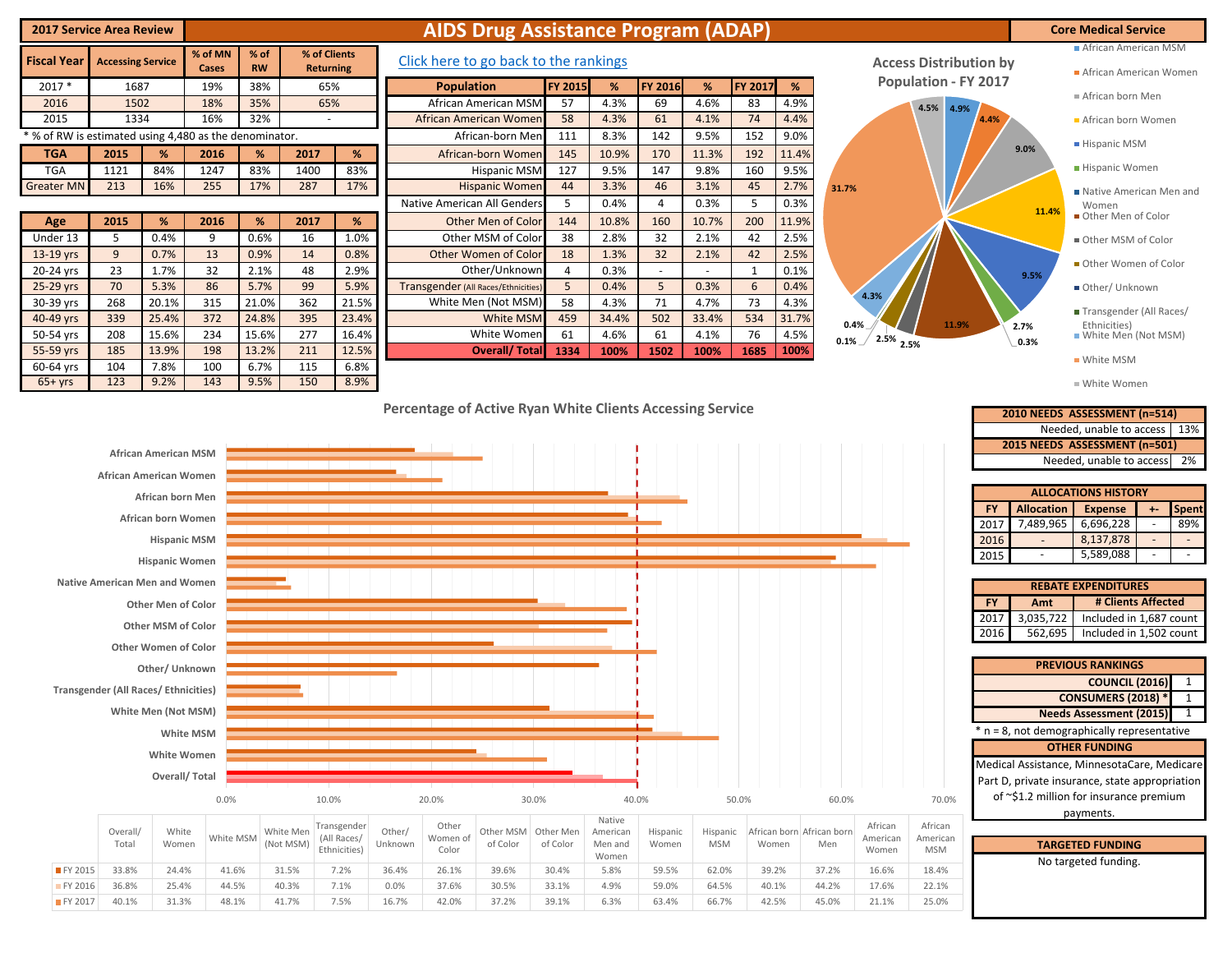| <b>2017 Service Area Review</b>                      |                                             |                             |                     |                   |                     |                                  |              |                   | <b>Early Intervention Services</b>                        |                                |                          |                          |                                  |                                  |                           |                   |                               |                                                | <b>Core Medical Service</b>                    |       |                |
|------------------------------------------------------|---------------------------------------------|-----------------------------|---------------------|-------------------|---------------------|----------------------------------|--------------|-------------------|-----------------------------------------------------------|--------------------------------|--------------------------|--------------------------|----------------------------------|----------------------------------|---------------------------|-------------------|-------------------------------|------------------------------------------------|------------------------------------------------|-------|----------------|
| <b>Fiscal Year</b>                                   | <b>Accessing Service</b>                    |                             | % of MN<br>Cases    | % of<br><b>RW</b> |                     | % of Clients<br><b>Returning</b> |              |                   | Click here to go back to the rankings                     |                                |                          |                          |                                  |                                  |                           |                   | <b>Access Distribution by</b> |                                                | African American MSM<br>African American Women |       |                |
| $2017*$                                              | 67                                          |                             | 0.8%                | 1.5%              |                     | 1.0%                             |              | <b>Population</b> |                                                           | FY 2015                        | %                        | FY 2016                  | %                                | FY 2017                          | %                         |                   | <b>Population - FY 2017</b>   |                                                |                                                |       |                |
| 2016                                                 | 46                                          |                             | 0.5%                | 1.1%              |                     | 15.0%                            |              |                   | African American MSM                                      | 14                             | 20.9%                    | 6                        | 12.8%                            | 19                               | 26.8%                     |                   |                               |                                                | African born Men                               |       |                |
| 2015                                                 | 70                                          |                             | 0.9%                | 1.7%              |                     |                                  |              |                   | African American Women                                    | $\overline{2}$                 | 3.0%                     | $\overline{\phantom{a}}$ | $\sim$                           | $\mathbf{1}$                     | 1.4%                      |                   |                               |                                                | African born Women                             |       |                |
| % of RW is estimated using 4,480 as the denominator. |                                             |                             |                     |                   |                     |                                  |              |                   | African-born Mer                                          | $\overline{7}$                 | 10.4%                    | 3                        | 6.4%                             | 6                                | 8.5%                      | 25.4%             |                               |                                                | ■ Hispanic MSM                                 |       |                |
| <b>TGA</b>                                           | 2015                                        | %                           | 2016                | %                 | 2017                | %                                |              |                   | African-born Women                                        | $\overline{2}$                 | 3.0%                     | 5                        | 10.6%                            | $\overline{4}$                   | 5.6%                      |                   |                               | 26.8%                                          |                                                |       |                |
| <b>TGA</b>                                           | 68                                          | 97%                         | 46                  | 100%              | 66                  | 98%                              |              |                   | <b>Hispanic MSM</b>                                       | $\overline{7}$                 | 10.4%                    | $\overline{2}$           | 4.3%                             | 14                               | 19.7%                     |                   |                               |                                                | Hispanic Women                                 |       |                |
| <b>Greater MN</b>                                    | $\overline{2}$                              | 3%                          | $\mathbf{0}$        | 0%                | $\mathbf{1}$        | 2%                               |              |                   | <b>Hispanic Women</b>                                     | $\overline{\phantom{a}}$       | $\sim$                   | $\overline{3}$           | 6.4%                             | $\blacksquare$                   |                           |                   |                               |                                                | Native American Men and                        |       |                |
|                                                      |                                             |                             |                     |                   |                     |                                  |              |                   | Native American All Genders<br>Other Men of Color         | $\overline{2}$                 | 3.0%                     | $\sim$                   | $\sim$                           | $\mathbf{1}$                     | 1.4%                      |                   |                               |                                                | Women<br>Other Men of Color                    |       |                |
| Age<br>Under 13                                      | 2015<br>$\mathbf 0$                         | %<br>0.0%                   | 2016<br>$\mathbf 0$ | %<br>0.0%         | 2017<br>$\mathbf 0$ | %<br>0.0%                        |              |                   | Other MSM of Color                                        | $\mathbf{1}$<br>$\overline{3}$ | 1.5%<br>4.5%             | $\overline{4}$           | $\overline{\phantom{a}}$<br>8.5% | $\overline{2}$<br>$\overline{2}$ | 2.8%<br>2.8%              | 1.2%              |                               |                                                |                                                |       |                |
| 13-19 yrs                                            | $\overline{2}$                              | 3.0%                        | $\mathbf{1}$        | 2.2%              | $\mathbf{0}$        | 0.0%                             |              |                   | Other Women of Color                                      | $\omega$                       | $\sim$                   | $\sim$                   | $\sim$                           | $\mathbf{1}$                     | 1.4%                      |                   |                               |                                                | 1.1% ther MSM of Color                         |       |                |
| 20-24 yrs                                            | 8                                           | 11.9%                       | 4                   | 8.7%              | 9                   | 13.4%                            |              |                   | Other/Unknown                                             | $\sim$                         | $\overline{\phantom{a}}$ | $\sim$                   | $\sim$                           | $\sim$                           |                           |                   |                               | 8.5%                                           | Other Women of Color                           |       |                |
| 25-29 yrs                                            | 16                                          | 22.4%                       | 13                  | 28.3%             | 18                  | 26.9%                            |              |                   | Transgender (All Races/Ethnicities)                       | 1                              | 1.5%                     | $\overline{\phantom{a}}$ | $\overline{\phantom{a}}$         | $\overline{3}$                   | 4.2%                      |                   |                               |                                                | Other/ Unknown                                 |       |                |
| 30-39 yrs                                            | 24                                          | 34.4%                       | 9                   | 19.6%             | 21                  | 31.3%                            |              |                   | White Men (Not MSM)                                       |                                | $\sim$                   | 1                        | 2.1%                             | $\sim$                           |                           | 2.8%              |                               | 5.6%                                           |                                                |       |                |
| 40-49 yrs                                            | 15                                          | 20.9%                       | 13                  | 28.3%             | 11                  | 16.4%                            |              |                   | White MSM                                                 | 27                             | 40.3%                    | 21                       | 44.7%                            | 18                               | 25.4%                     | 2.8%              | 19.7%                         |                                                | Transgender (All Races/<br>Ethnicities)        |       |                |
| 50-54 yrs                                            | $\overline{3}$                              | 4.5%                        | 3                   | 6.5%              | 5                   | 7.5%                             |              |                   | White Women                                               | $\mathbf{1}$                   | 1.5%                     | $\overline{2}$           | 4.3%                             | $\sim$                           | $\sim$                    | $1.4\%$ 1.4%      |                               |                                                | White Men (Not MSM)                            |       |                |
| 55-59 yrs                                            | 1                                           | 1.5%                        | $\overline{2}$      | 4.4%              | $\overline{2}$      | 3.0%                             |              |                   | <b>Overall/ Total</b>                                     | 67                             | 100%                     | 47                       | 100%                             | 71                               | 100%                      |                   |                               |                                                | ■ White MSM                                    |       |                |
| 60-64 yrs                                            | $\mathbf 0$                                 | 0.0%                        | 0                   | 0.0%              | $\mathbf 0$         | 0.0%                             |              |                   |                                                           |                                |                          |                          |                                  |                                  |                           |                   |                               |                                                |                                                |       |                |
| $65+yrs$                                             | $\mathbf{1}$                                | 1.5%                        | $\mathbf{1}$        | 2.2%              | $\mathbf{1}$        | 1.5%                             |              |                   |                                                           |                                |                          |                          |                                  |                                  |                           |                   |                               |                                                | ■ White Women                                  |       |                |
|                                                      |                                             |                             |                     |                   |                     |                                  |              |                   | Percentage of Active Ryan White Clients Accessing Service |                                |                          |                          |                                  |                                  |                           |                   |                               |                                                |                                                |       |                |
|                                                      |                                             |                             |                     |                   |                     |                                  |              |                   |                                                           |                                |                          |                          |                                  |                                  |                           |                   |                               | 2010 NEEDS ASSESSMENT (n=514)                  | Needed, unable to access                       |       | 2%             |
|                                                      |                                             |                             |                     |                   |                     |                                  |              |                   |                                                           |                                |                          |                          |                                  |                                  |                           |                   |                               | 2015 NEEDS ASSESSMENT (n=501)                  |                                                |       |                |
|                                                      |                                             | <b>African American MSM</b> |                     |                   |                     |                                  |              |                   |                                                           |                                |                          |                          |                                  |                                  |                           |                   |                               |                                                | Needed, unable to access                       |       | 3%             |
|                                                      | African American Women                      |                             |                     |                   |                     |                                  |              |                   |                                                           |                                |                          |                          |                                  |                                  |                           |                   |                               |                                                |                                                |       |                |
|                                                      |                                             | African born Men            |                     |                   |                     |                                  |              |                   |                                                           |                                |                          |                          |                                  |                                  |                           |                   |                               |                                                | <b>ALLOCATIONS HISTORY</b>                     |       |                |
|                                                      |                                             | African born Women          |                     |                   |                     |                                  |              |                   |                                                           |                                |                          |                          |                                  |                                  |                           |                   | FY.                           | <b>Allocation</b>                              | <b>Expense</b>                                 | $+ -$ | <b>Spent</b>   |
|                                                      |                                             |                             |                     |                   |                     |                                  |              |                   |                                                           |                                |                          |                          |                                  |                                  |                           |                   | 2017                          | 268,550                                        | 225,765                                        | 41%   | 84%            |
|                                                      |                                             | <b>Hispanic MSM</b>         |                     |                   |                     |                                  |              |                   |                                                           |                                |                          |                          |                                  |                                  |                           |                   | 2016                          | 158,400<br>52,900                              | 138,542                                        | 67%   | 87%<br>100%    |
|                                                      |                                             | <b>Hispanic Women</b>       |                     |                   |                     |                                  |              |                   |                                                           |                                |                          |                          |                                  |                                  |                           |                   | 2015                          |                                                | 52,900                                         |       |                |
|                                                      | <b>Native American Men and Women</b>        |                             |                     |                   |                     |                                  |              |                   |                                                           |                                |                          |                          |                                  |                                  |                           |                   |                               |                                                | <b>REBATE FUNDING *</b>                        |       |                |
|                                                      |                                             | <b>Other Men of Color</b>   |                     |                   |                     |                                  |              |                   |                                                           |                                |                          |                          |                                  |                                  |                           |                   | FY.                           | Amt                                            | # Clients Affected                             |       |                |
|                                                      |                                             |                             |                     |                   |                     |                                  |              |                   |                                                           |                                |                          |                          |                                  |                                  |                           |                   | 2017                          | 236,691                                        |                                                | 25    |                |
|                                                      |                                             | Other MSM of Color          |                     |                   |                     |                                  |              |                   |                                                           |                                |                          |                          |                                  |                                  |                           |                   | 2016                          | 181,811                                        |                                                | 6     |                |
|                                                      |                                             | <b>Other Women of Color</b> |                     |                   |                     |                                  |              |                   |                                                           |                                |                          |                          |                                  |                                  |                           |                   |                               | * Administered by Hennepin County              |                                                |       |                |
|                                                      |                                             | Other/ Unknown              |                     |                   |                     |                                  |              |                   |                                                           |                                |                          |                          |                                  |                                  |                           |                   |                               |                                                | <b>PREVIOUS RANKINGS</b>                       |       |                |
|                                                      | <b>Transgender (All Races/ Ethnicities)</b> |                             |                     |                   |                     |                                  |              |                   |                                                           |                                |                          |                          |                                  |                                  |                           |                   |                               |                                                | <b>COUNCIL (2016)</b>                          |       | 6              |
|                                                      |                                             | White Men (Not MSM)         |                     |                   |                     |                                  |              |                   |                                                           |                                |                          |                          |                                  |                                  |                           |                   |                               |                                                | <b>CONSUMERS (2018) *</b>                      |       | $\overline{2}$ |
|                                                      |                                             |                             |                     |                   |                     |                                  |              |                   |                                                           |                                |                          |                          |                                  |                                  |                           |                   |                               |                                                | Needs Assessment (2015) 2                      |       |                |
|                                                      |                                             |                             | White MSM           |                   |                     |                                  |              |                   |                                                           |                                |                          |                          |                                  |                                  |                           |                   |                               | * n = 8, not demographically representative    | <b>OTHER FUNDING</b>                           |       |                |
|                                                      |                                             | White Women                 |                     |                   |                     |                                  |              |                   |                                                           |                                |                          |                          |                                  |                                  |                           |                   |                               | HIV testing is covered by Medical Assistance,  |                                                |       |                |
|                                                      |                                             | Overall/Total               |                     |                   |                     |                                  |              |                   |                                                           |                                |                          |                          |                                  |                                  |                           |                   |                               | MinnesotaCare, Medicare and private insurance. |                                                |       |                |
|                                                      |                                             |                             |                     |                   |                     |                                  |              |                   |                                                           |                                |                          |                          |                                  |                                  |                           |                   |                               | The other components of EIS have no other      |                                                |       |                |
|                                                      |                                             |                             | 0.0%                |                   |                     | 1.0%                             |              | 2.0%              |                                                           | 3.0%                           |                          |                          | 4.0%                             |                                  | 5.0%                      |                   | 6.0%                          |                                                | sources.                                       |       |                |
|                                                      | Overall/                                    | White                       |                     |                   | White Men           | Transgender                      | Other/       | Other             | Other MSM                                                 | Other Men                      | Native<br>American       | Hispanic                 | Hispanic                         |                                  | African born African born | African           | African                       |                                                |                                                |       |                |
|                                                      | Total                                       | Women                       | White MSM           |                   | (Not MSM)           | (All Races/<br>Ethnicities)      | Unknown      | Women of<br>Color | of Color                                                  | of Color                       | Men and                  | Women                    | <b>MSM</b>                       | Women                            | Men                       | American<br>Women | American<br><b>MSM</b>        |                                                | <b>TARGETED FUNDING</b>                        |       |                |
| FY 2015                                              |                                             |                             |                     |                   |                     |                                  |              |                   |                                                           |                                | Women                    |                          |                                  |                                  |                           |                   |                               | Part A and Part B early intervention services  |                                                |       |                |
| FY 2016                                              | 1.7%<br>1.2%                                | 0.4%<br>0.8%                | 2.4%<br>1.9%        |                   | 0.0%<br>0.6%        | 1.4%<br>0.0%                     | 0.0%<br>0.0% | 0.0%<br>0.0%      | 3.1%<br>3.8%                                              | 0.2%<br>0.0%                   | 2.3%<br>0.0%             | 0.0%<br>3.8%             | 3.4%<br>0.9%                     | 0.5%<br>1.2%                     | 2.3%<br>0.9%              | 0.6%<br>0.0%      | 4.5%<br>1.9%                  |                                                | (EIS) funding is not targeted.                 |       |                |

FY 2017 1.7% 0.0% 1.6% 0.0% 3.8% 0.0% 1.0% 1.8% 0.4% 1.3% 0.0% 5.8% 0.9% 1.8% 0.3% 5.7%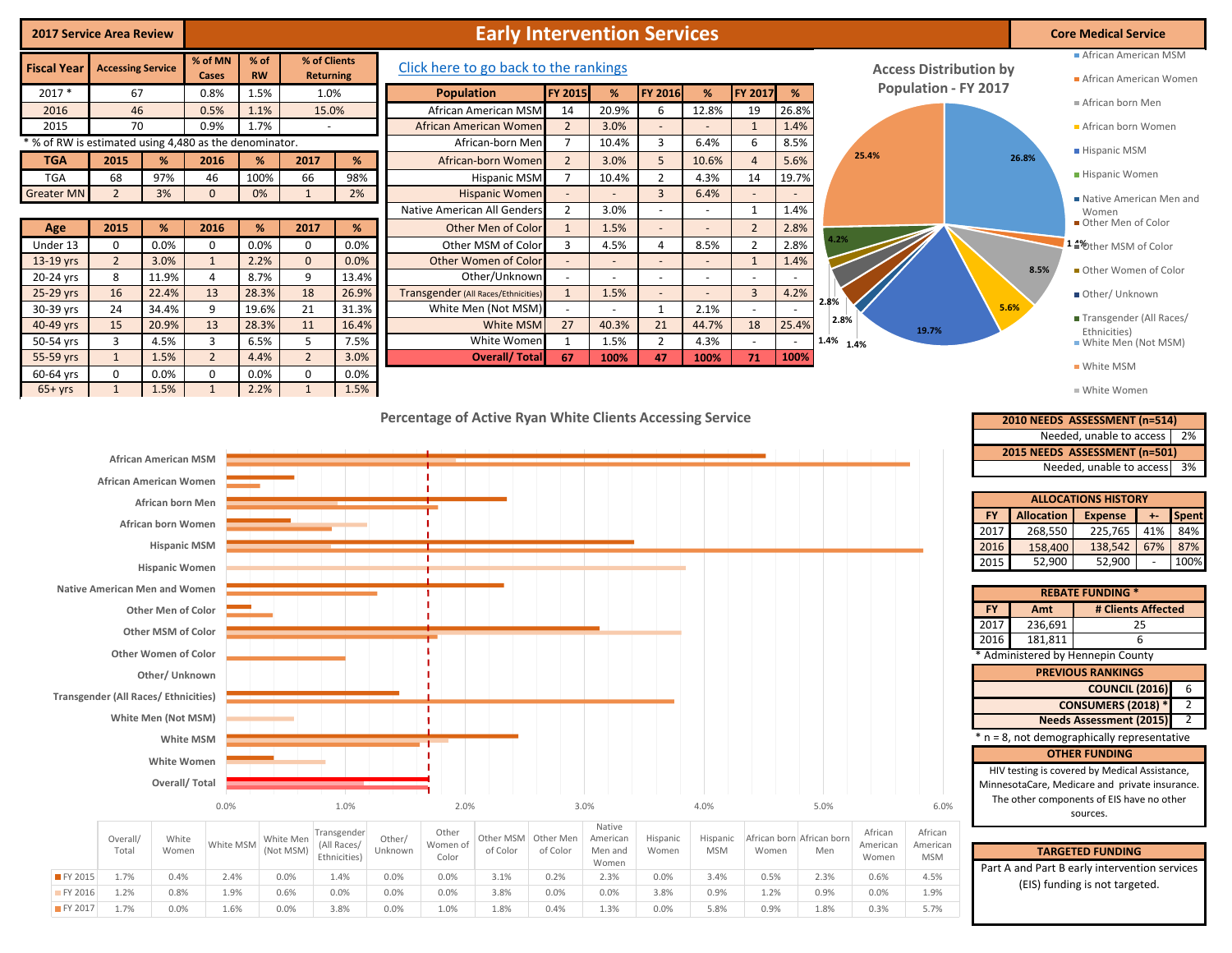| <b>2017 Service Area Review</b>                        |                                                         |                                                                                                                                                                                                     |                                                                |                |                   |                                   |                |                   | <b>Health Insurance Program (HIP)</b>    |                   |                          |                   |              |                      |                           |       |                               |                             |                                                                |                                                       | <b>Core Medical Service</b>                                                                                                                                                                                                   |                                                    |                                           |
|--------------------------------------------------------|---------------------------------------------------------|-----------------------------------------------------------------------------------------------------------------------------------------------------------------------------------------------------|----------------------------------------------------------------|----------------|-------------------|-----------------------------------|----------------|-------------------|------------------------------------------|-------------------|--------------------------|-------------------|--------------|----------------------|---------------------------|-------|-------------------------------|-----------------------------|----------------------------------------------------------------|-------------------------------------------------------|-------------------------------------------------------------------------------------------------------------------------------------------------------------------------------------------------------------------------------|----------------------------------------------------|-------------------------------------------|
| <b>Fiscal Year</b>                                     | <b>Accessing Service</b>                                |                                                                                                                                                                                                     | % of MN                                                        | % of RW        |                   | % of Clients                      |                |                   | Click here to go back to the rankings    |                   |                          |                   |              |                      |                           |       | <b>Access Distribution by</b> |                             |                                                                |                                                       | African American MSM                                                                                                                                                                                                          |                                                    |                                           |
| 2017 *                                                 | 147                                                     |                                                                                                                                                                                                     | Cases<br>2%                                                    | 3%             |                   | <b>Returning</b><br>23.0%         |                | <b>Population</b> |                                          | <b>FY 2015</b>    | %                        | FY 2016           | %            | FY 2017              | %                         |       |                               | <b>Population - FY 2017</b> |                                                                |                                                       | African American Women                                                                                                                                                                                                        |                                                    |                                           |
| 2016                                                   | 113                                                     |                                                                                                                                                                                                     | 1%                                                             | 3%             |                   | 21.0%                             |                |                   | African American MSM                     | 6                 | 6.7%                     | 4                 | 3.5%         | $\overline{4}$       | 2.7%                      |       |                               |                             |                                                                |                                                       | African born Men                                                                                                                                                                                                              |                                                    |                                           |
| 2015                                                   | 90                                                      |                                                                                                                                                                                                     | 1%                                                             | 2%             |                   |                                   |                |                   | African American Womer                   | 8                 | 8.9%                     | 8                 | 7.1%         | 14                   | 9.5%                      |       |                               | 2.7%                        |                                                                |                                                       | African born Women                                                                                                                                                                                                            |                                                    |                                           |
| * % of RW is estimated using 4,480 as the denominator. |                                                         |                                                                                                                                                                                                     |                                                                |                |                   |                                   |                |                   | African-born Men                         | 5                 | 5.6%                     | 6                 | 5.3%         | 11                   | 7.5%                      |       |                               | 6.1%                        | 9.5%                                                           |                                                       | ■ Hispanic MSM                                                                                                                                                                                                                |                                                    |                                           |
| <b>TGA</b>                                             | 2015                                                    | %                                                                                                                                                                                                   | 2016                                                           | %              | 2017              | %                                 |                |                   | African-born Women                       | $\overline{7}$    | 7.8%                     | $\,$ 8 $\,$       | 7.1%         | 18                   | 12.2%                     |       |                               |                             |                                                                |                                                       |                                                                                                                                                                                                                               |                                                    |                                           |
| <b>TGA</b>                                             | 88                                                      | 98.0%                                                                                                                                                                                               | 113                                                            | 100.0%         | 143               | 97.0%                             |                |                   | <b>Hispanic MSM</b>                      | 1                 | 1.1%                     | 3                 | 2.7%         | 6                    | 4.1%                      |       |                               |                             |                                                                |                                                       | Hispanic Women                                                                                                                                                                                                                |                                                    |                                           |
| <b>Greater MN</b>                                      | $\overline{2}$                                          | 2.0%                                                                                                                                                                                                | $\mathbf{0}$                                                   | 0.0%           | $\overline{4}$    | 3.0%                              |                |                   | <b>Hispanic Womer</b>                    | $\overline{3}$    | 3.3%                     | $\overline{2}$    | 1.8%         | $\overline{4}$       | 2.7%                      |       |                               |                             |                                                                | 7.5%                                                  | Native American Men and                                                                                                                                                                                                       |                                                    |                                           |
|                                                        |                                                         |                                                                                                                                                                                                     |                                                                |                |                   |                                   |                |                   | Native American All Genders              | $\overline{2}$    | 2.2%                     | 3                 | 2.7%         | 1                    | 0.7%                      |       |                               |                             |                                                                |                                                       | Women<br>Other Men of Color                                                                                                                                                                                                   |                                                    |                                           |
| Age<br>Under 13                                        | 2015<br>0                                               | %<br>0.0%                                                                                                                                                                                           | 2016<br>0                                                      | %<br>0.0%      | 2017<br>0         | %<br>0.0%                         |                |                   | Other Men of Color<br>Other MSM of Color | 5<br>3            | 5.6%<br>3.3%             | 11<br>3           | 9.7%<br>2.7% | 13<br>$\overline{3}$ | 8.8%<br>2.0%              | 36.1% |                               |                             |                                                                |                                                       |                                                                                                                                                                                                                               |                                                    |                                           |
| 13-19 yrs                                              | $\mathbf 0$                                             | 0.0%                                                                                                                                                                                                | $\mathbf 0$                                                    | 0.0%           | $\overline{2}$    | 1.4%                              |                |                   | Other Women of Color                     | $\overline{2}$    | 2.2%                     | $\overline{4}$    | 3.5%         | $\overline{3}$       | 2.0%                      |       |                               |                             |                                                                | 12.2%                                                 | Other MSM of Color                                                                                                                                                                                                            |                                                    |                                           |
| 20-24 yrs                                              | 0                                                       | 0.0%                                                                                                                                                                                                | 5                                                              | 4.0%           | 8                 | 5.4%                              |                |                   | Other/Unknowr                            |                   | $\overline{\phantom{a}}$ | $\mathbf{1}$      | 0.9%         | $\mathbf{1}$         | 0.7%                      |       |                               |                             |                                                                |                                                       | Other Women of Color                                                                                                                                                                                                          |                                                    |                                           |
| 25-29 yrs                                              | $\overline{2}$                                          | 1.9%                                                                                                                                                                                                | 5                                                              | 4.0%           | $\overline{4}$    | 2.7%                              |                |                   | Transgender (All Races/Ethnicities       | $\mathbf{1}$      | 1.1%                     | $\overline{2}$    | 1.8%         | $\sim$               |                           |       |                               |                             |                                                                | 4.1%                                                  | Other/Unknown                                                                                                                                                                                                                 |                                                    |                                           |
| 30-39 yrs                                              | 8                                                       | 9.3%                                                                                                                                                                                                | 8                                                              | 6.7%           | 18                | 12.2%                             |                |                   | White Men (Not MSM)                      | 5                 | 5.6%                     | 6                 | 5.3%         | $\overline{7}$       | 4.8%                      |       |                               |                             |                                                                |                                                       | Transgender (All Races/                                                                                                                                                                                                       |                                                    |                                           |
| 40-49 yrs                                              | 15                                                      | 16.7%                                                                                                                                                                                               | 23                                                             | 20.0%          | 18                | 12.2%                             |                |                   | White MSM                                | 36                | 40.0%                    | 43                | 38.1%        | 53                   | 36.1%                     |       |                               |                             |                                                                | 2.7%                                                  | Ethnicities)                                                                                                                                                                                                                  |                                                    |                                           |
| 50-54 yrs<br>55-59 yrs                                 | 17<br>28                                                | 18.5%<br>31.5%                                                                                                                                                                                      | 32<br>21                                                       | 28.0%<br>18.7% | 30<br>38          | 20.3%<br>25.7%                    |                |                   | White Women<br><b>Overall/Total</b>      | 6<br>90           | 6.7%<br>100%             | 9<br>113          | 8.0%<br>100% | 9<br>147             | 6.1%<br>100%              |       | 4.8%                          |                             | 8.8%                                                           | 0.7%                                                  | White Men (Not MSM)                                                                                                                                                                                                           |                                                    |                                           |
| 60-64 yrs                                              | 12                                                      | 13.0%                                                                                                                                                                                               | 8                                                              | 6.7%           | 10                | 6.8%                              |                |                   |                                          |                   |                          |                   |              |                      |                           |       |                               | $0.7\%$ 2.0% 2.0%           |                                                                |                                                       | ■ White MSM                                                                                                                                                                                                                   |                                                    |                                           |
| $65+yrs$                                               | 8                                                       | 9.3%                                                                                                                                                                                                | 11                                                             | 12.0%          | 19                | 13.5%                             |                |                   |                                          |                   |                          |                   |              |                      |                           |       |                               |                             |                                                                |                                                       | ■ White Women                                                                                                                                                                                                                 |                                                    |                                           |
|                                                        | <b>Native American Men and Women</b>                    | <b>African American MSM</b><br>African American Women<br>African born Men<br>African born Women<br><b>Hispanic Women</b><br><b>Other Men of Color</b><br>Other MSM of Color<br>Other Women of Color | <b>Hispanic MSM</b>                                            |                |                   |                                   |                |                   |                                          |                   |                          |                   |              |                      |                           |       |                               |                             | <b>FY</b><br>2017<br>2016<br>2015<br><b>FY</b><br>2017<br>2016 | <b>Allocation</b><br>26,700<br>10,900<br>7,900<br>Amt | Needed, unable to access   13%<br>2015 NEEDS ASSESSMENT (n=501)<br>Needed, unable to access<br><b>ALLOCATIONS HISTORY</b><br><b>Expense</b><br>26,178<br>10,116<br>7,658<br><b>REBATE FUNDING</b><br><b>PREVIOUS RANKINGS</b> | Spent<br>$+ -$<br>59%<br>28%<br># Clients Affected | 4%<br>98%<br>93%<br>97%                   |
|                                                        | <b>Transgender (All Races/ Ethnicities)</b><br>Overall/ | Other/ Unknown<br>White Men (Not MSM)<br>White                                                                                                                                                      | White MSM<br>White Women<br>Overall/Total<br>0.0%<br>White MSM |                | 2.0%<br>White Men | - 1<br>Transgender<br>(All Races/ | 4.0%<br>Other/ | Other<br>Women of | 6.0%<br>Other MSM                        | 8.0%<br>Other Men | Native<br>American       | 10.0%<br>Hispanic | Hispanic     | 12.0%                | African born African born | 14.0% | 16.0%<br>African<br>American  | African<br>American         |                                                                |                                                       | <b>COUNCIL (2016)</b><br><b>CONSUMERS (2018) *</b><br>Needs Assessment (2015) 2<br>$n = 8$ , not demographically representative<br><b>OTHER FUNDING</b><br>No other sources.                                                  |                                                    | $\overline{4}$<br>$\overline{\mathbf{3}}$ |
|                                                        | Total                                                   | Women                                                                                                                                                                                               |                                                                |                | (Not MSM)         | Ethnicities)                      | Unknown        | Color             | of Color                                 | of Color          | Men and<br>Women         | Women             | <b>MSM</b>   |                      | Women                     | Men   | Women                         | <b>MSM</b>                  |                                                                |                                                       | <b>TARGETED FUNDING</b>                                                                                                                                                                                                       |                                                    |                                           |
| FY 2015                                                | 2.3%                                                    | 2.4%                                                                                                                                                                                                | 3.3%                                                           |                | 2.7%              | 1.4%                              | 0.0%           | 2.9%              | 3.1%                                     | 1.1%              | 2.3%                     | 4.1%              | 0.5%         |                      | 1.9%                      | 1.7%  | 2.3%                          | 1.9%                        |                                                                |                                                       | No targeted funding.                                                                                                                                                                                                          |                                                    |                                           |
| FY 2016                                                | 2.8%                                                    | 3.8%                                                                                                                                                                                                | 3.8%                                                           |                | 3.4%              | 2.9%                              | 20.0%          | 4.7%              | 2.9%                                     | 2.3%              | 3.7%                     | 2.6%              | 1.3%         |                      | 1.9%                      | 1.9%  | 2.3%                          | 1.3%                        |                                                                |                                                       |                                                                                                                                                                                                                               |                                                    |                                           |
| FY 2017                                                | 3.5%                                                    | 3.7%                                                                                                                                                                                                | 4.8%                                                           |                | 4.0%              | 0.0%                              | 16.7%          | 3.0%              | 2.7%                                     | 2.5%              | 1.3%                     | 5.6%              | 2.5%         |                      | 4.0%                      | 3.3%  | 4.0%                          | 1.2%                        |                                                                |                                                       |                                                                                                                                                                                                                               |                                                    |                                           |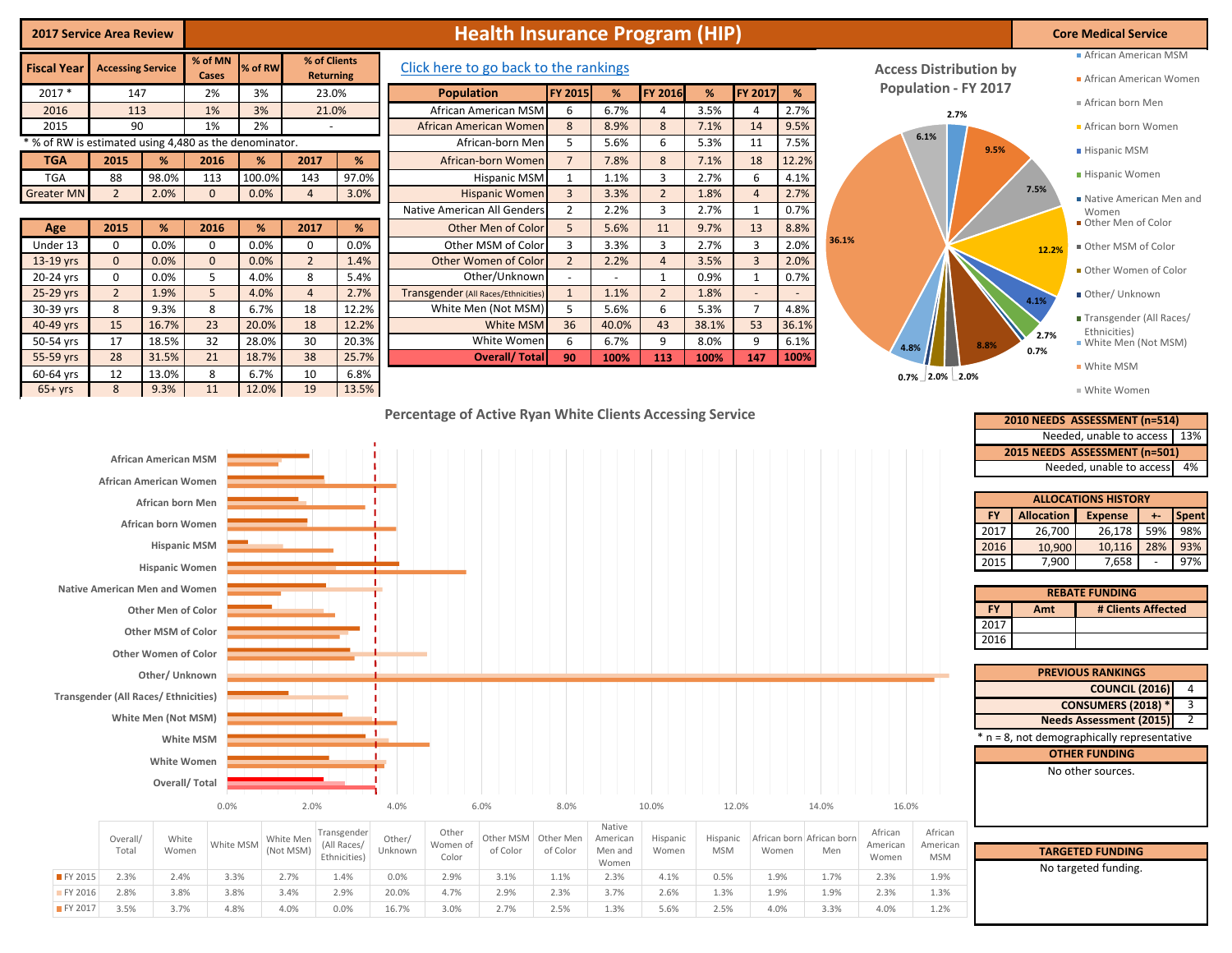| <b>2017 Service Area Review</b>                                |                                             |                                                                                                                                               |                             |                |                             |                            |         |                   | <b>Home and Community Based Health Services</b> |                                |                          |                                    |                                                      |                                                      |                           |                     |                                     |                                                | <b>Core Medical Service</b>                                                                                                                                                                                                                                                         |
|----------------------------------------------------------------|---------------------------------------------|-----------------------------------------------------------------------------------------------------------------------------------------------|-----------------------------|----------------|-----------------------------|----------------------------|---------|-------------------|-------------------------------------------------|--------------------------------|--------------------------|------------------------------------|------------------------------------------------------|------------------------------------------------------|---------------------------|---------------------|-------------------------------------|------------------------------------------------|-------------------------------------------------------------------------------------------------------------------------------------------------------------------------------------------------------------------------------------------------------------------------------------|
|                                                                |                                             |                                                                                                                                               | % of MN                     | % of           |                             | % of Clients               |         |                   |                                                 |                                |                          |                                    |                                                      |                                                      |                           |                     |                                     |                                                | African American MSM                                                                                                                                                                                                                                                                |
| <b>Fiscal Year</b>                                             | <b>Accessing Service</b>                    |                                                                                                                                               | Cases                       | <b>RW</b>      |                             | <b>Returning</b>           |         |                   | Click here to go back to the rankings           |                                |                          |                                    |                                                      |                                                      |                           |                     | <b>Access Distribution by</b>       |                                                | 2.4%<br>African American Women                                                                                                                                                                                                                                                      |
| 2017 *                                                         | 41                                          |                                                                                                                                               | 0.5%                        | 0.9%           |                             | 76%                        |         | <b>Population</b> |                                                 | <b>FY 2015</b>                 | %                        | <b>FY 2016</b>                     | %                                                    | FY 2017                                              | %                         |                     | <b>Population - FY 2017</b><br>2.4% |                                                | African born Men<br>2.4%                                                                                                                                                                                                                                                            |
| 2016                                                           | 35                                          |                                                                                                                                               | 0.4%                        | 0.8%           |                             | 83%                        |         |                   | African American MSM                            | $\overline{3}$                 | 9.4%                     | 2                                  | 5.7%                                                 | 1                                                    | 2.4%                      |                     |                                     |                                                | 2.4%                                                                                                                                                                                                                                                                                |
| 2015<br>* % of RW is estimated using 4,480 as the denominator. | 32                                          |                                                                                                                                               | 0.4%                        | 0.8%           |                             |                            |         |                   | African American Women<br>African-born Men      | $\overline{3}$<br>$\mathbf{1}$ | 9.4%<br>3.1%             | $\overline{4}$<br>1                | 11.4%<br>2.9%                                        | $\overline{4}$<br>$\mathbf{1}$                       | 9.8%<br>2.4%              | 14.6%               |                                     | 9.8%                                           | African born Women                                                                                                                                                                                                                                                                  |
| <b>TGA</b>                                                     | 2015                                        | %                                                                                                                                             | 2016                        | %              | 2017                        | %                          |         |                   | African-born Women                              | $\mathbf{1}$                   | 3.1%                     | 1                                  | 2.9%                                                 | $\mathbf{1}$                                         | 2.4%                      |                     |                                     |                                                | 2.4. Hispanic MSM                                                                                                                                                                                                                                                                   |
| <b>TGA</b>                                                     | 31                                          | 97%                                                                                                                                           | 34                          | 97%            | 40                          | 98%                        |         |                   | <b>Hispanic MSM</b>                             | $\sim$                         | $\overline{\phantom{a}}$ | 1                                  | 2.9%                                                 | $\mathbf{1}$                                         | 2.4%                      |                     |                                     |                                                | Hispanic Women                                                                                                                                                                                                                                                                      |
| <b>Greater MN</b>                                              | 1                                           | 3%                                                                                                                                            | $\mathbf{1}$                | 3%             | $\mathbf{1}$                | 2%                         |         |                   | <b>Hispanic Women</b>                           | $\blacksquare$                 | $\overline{\phantom{a}}$ | $\sim$                             | $\overline{\phantom{a}}$                             | $\overline{\phantom{a}}$                             |                           |                     |                                     |                                                | Native American Men and                                                                                                                                                                                                                                                             |
|                                                                |                                             |                                                                                                                                               |                             |                |                             |                            |         |                   | Native American All Genders                     | 2                              | 6.3%                     | 1                                  | 2.9%                                                 | $\mathbf{1}$                                         | 2.4%                      |                     |                                     |                                                | Women                                                                                                                                                                                                                                                                               |
| Age                                                            | 2015                                        | %                                                                                                                                             | 2016                        | %              | 2017                        | %                          |         |                   | Other Men of Color                              | $\overline{\phantom{a}}$       | $\sim$                   | $\overline{2}$                     | 5.7%                                                 | $\overline{4}$                                       | 9.8%                      |                     |                                     |                                                | Other Men of Color                                                                                                                                                                                                                                                                  |
| Under 13                                                       | $\mathbf 0$                                 | 0.0%                                                                                                                                          | $\mathbf 0$                 | 0.0%           | $\mathbf 0$                 | 0.0%                       |         |                   | Other MSM of Color                              | $\overline{\phantom{a}}$       | $\sim$                   | $\sim$                             | $\sim$                                               | $\sim$                                               |                           |                     |                                     |                                                | 9.8%<br>Other MSM of Color                                                                                                                                                                                                                                                          |
| 13-19 yrs                                                      | $\mathbf{0}$<br>$\mathbf 0$                 | 0.0%<br>0.0%                                                                                                                                  | $\mathbf{0}$<br>$\mathbf 0$ | 0.0%<br>0.0%   | $\mathbf{0}$<br>$\mathbf 0$ | 0.0%<br>0.0%               |         |                   | Other Women of Color<br>Other/Unknown           | $\sim$                         | $\sim$                   | $\overline{\phantom{a}}$<br>$\sim$ | $\overline{\phantom{a}}$<br>$\overline{\phantom{a}}$ | $\overline{\phantom{a}}$<br>$\overline{\phantom{a}}$ | $\sim$                    |                     |                                     |                                                | Other Women of Color                                                                                                                                                                                                                                                                |
| 20-24 yrs<br>25-29 yrs                                         | $\mathbf{0}$                                | 0.0%                                                                                                                                          | $\mathbf{0}$                | 0.0%           | $\mathbf 0$                 | 0.0%                       |         |                   | Transgender (All Races/Ethnicities              |                                | $\sim$                   | $\sim$                             | $\sim$                                               | $\sim$                                               |                           |                     |                                     |                                                | Other/ Unknown                                                                                                                                                                                                                                                                      |
| 30-39 yrs                                                      | $\mathbf 0$                                 | 0.0%                                                                                                                                          | $\mathbf{1}$                | 2.9%           | $\mathbf{1}$                | 2.4%                       |         |                   | White Men (Not MSM)                             | 3                              | 9.4%                     | $\overline{3}$                     | 8.6%                                                 | 4                                                    | 9.8%                      | 43.9%               |                                     |                                                | 9.8%                                                                                                                                                                                                                                                                                |
| 40-49 yrs                                                      | $6\overline{6}$                             | 18.8%                                                                                                                                         | 6                           | 17.1%          | 6                           | 14.6%                      |         |                   | White MSM                                       | 15                             | 46.9%                    | 16                                 | 45.7%                                                | 18                                                   | 43.9%                     |                     |                                     |                                                | ■ Transgender (All Races/<br>Ethnicities)                                                                                                                                                                                                                                           |
| 50-54 yrs                                                      | 6                                           | 18.8%                                                                                                                                         | 6                           | 17.1%          | 8                           | 19.5%                      |         |                   | White Women                                     | $\overline{4}$                 | 12.5%                    | $\overline{4}$                     | 11.4%                                                | 6                                                    | 14.6%                     |                     |                                     |                                                | White Men (Not MSM)                                                                                                                                                                                                                                                                 |
| 55-59 yrs                                                      | $\overline{7}$                              | 21.9%                                                                                                                                         | 8                           | 22.9%          | 11                          | 26.8%                      |         |                   | <b>Overall/Total</b>                            | 32                             | 100%                     | 35                                 | 100%                                                 | 41                                                   | 100%                      |                     |                                     |                                                | ■ White MSM                                                                                                                                                                                                                                                                         |
| 60-64 yrs<br>$65+yrs$                                          | 8<br>5                                      | 25.0%<br>15.6%                                                                                                                                | 9<br>5                      | 25.7%<br>14.3% | 8<br>$\overline{7}$         | 19.5%<br>17.1%             |         |                   |                                                 |                                |                          |                                    |                                                      |                                                      |                           |                     |                                     |                                                | ■ White Women                                                                                                                                                                                                                                                                       |
|                                                                | <b>Native American Men and Women</b>        | African American Women<br>African born Men<br>African born Women<br><b>Hispanic MSM</b><br><b>Hispanic Women</b><br><b>Other Men of Color</b> |                             |                |                             |                            |         |                   |                                                 |                                |                          |                                    |                                                      |                                                      |                           |                     |                                     | <b>FY</b><br>2017<br>2016<br>2015<br><b>FY</b> | Needed, unable to access<br>2%<br><b>ALLOCATIONS HISTORY</b><br><b>Allocation</b><br>Spent<br><b>Expense</b><br>$+ -$<br>125,000<br>$-42%$<br>95%<br>119,263<br>23%<br>67%<br>177,600<br>119,675<br>86%<br>137,600<br>118,982<br><b>REBATE FUNDING</b><br># Clients Affected<br>Amt |
|                                                                |                                             | <b>Other MSM of Color</b><br><b>Other Women of Color</b>                                                                                      |                             |                |                             |                            |         |                   |                                                 |                                |                          |                                    |                                                      |                                                      |                           |                     |                                     | 2017<br>2016                                   | 0<br>0<br>0<br>$\mathbf 0$                                                                                                                                                                                                                                                          |
|                                                                | <b>Transgender (All Races/ Ethnicities)</b> | Other/ Unknown<br>White Men (Not MSM)                                                                                                         |                             |                |                             |                            |         |                   |                                                 |                                |                          |                                    |                                                      |                                                      |                           |                     |                                     |                                                | <b>PREVIOUS RANKINGS</b><br><b>COUNCIL (2016)</b><br>9<br><b>CONSUMERS (2018) *</b><br>9<br>Needs Assessment (2015) 11                                                                                                                                                              |
|                                                                |                                             |                                                                                                                                               | White MSM                   |                |                             |                            |         |                   |                                                 |                                |                          |                                    |                                                      |                                                      |                           |                     |                                     |                                                | * n = 8, not demographically representative                                                                                                                                                                                                                                         |
|                                                                |                                             | White Women                                                                                                                                   |                             |                |                             |                            |         |                   |                                                 |                                |                          |                                    |                                                      |                                                      |                           |                     |                                     |                                                | <b>OTHER FUNDING</b>                                                                                                                                                                                                                                                                |
|                                                                |                                             |                                                                                                                                               |                             |                |                             |                            |         |                   |                                                 |                                |                          |                                    |                                                      |                                                      |                           |                     |                                     |                                                | Medical Assistance, MinnesotaCare,                                                                                                                                                                                                                                                  |
|                                                                |                                             |                                                                                                                                               | Overall/Total<br>0.0%       |                |                             | 0.5%                       |         |                   | 1.0%                                            |                                |                          | 1.5%                               |                                                      |                                                      | 2.0%                      |                     | 2.5%                                |                                                | Medicare, private insurance. Coverage may<br>be limited.                                                                                                                                                                                                                            |
|                                                                | Overall/                                    | White                                                                                                                                         | White MSM                   |                | White Men                   | Transgender<br>(All Races/ | Other/  | Other<br>Women of | Other MSM                                       | Other Men                      | Native<br>American       | Hispanic                           | Hispanic                                             |                                                      | African born African born | African<br>American | African<br>American                 |                                                |                                                                                                                                                                                                                                                                                     |
|                                                                | Total                                       | Women                                                                                                                                         |                             |                | (Not MSM)                   | Ethnicities)               | Unknown | Color             | of Color                                        | of Color                       | Men and<br>Women         | Women                              | <b>MSM</b>                                           | Women                                                | Men                       | Women               | <b>MSM</b>                          |                                                | <b>TARGETED FUNDING</b><br>No targeted funding.                                                                                                                                                                                                                                     |
| FY 2015                                                        | 0.8%                                        | 1.6%                                                                                                                                          | 1.4%                        |                | 1.6%                        | 0.0%                       | 0.0%    | 0.0%              | 0.0%                                            | 0.0%                           | 2.3%                     | 0.0%                               | 0.0%                                                 | 0.3%                                                 | 0.3%                      | 0.9%                | 1.0%                                |                                                |                                                                                                                                                                                                                                                                                     |
| FY 2016                                                        | 0.9%                                        | 1.7%                                                                                                                                          | 1.4%                        |                | 1.7%                        | 0.0%                       | 0.0%    | 0.0%              | 0.0%                                            | 0.4%                           | 1.2%                     | 0.0%                               | 0.4%                                                 | 0.2%                                                 | 0.3%                      | 1.2%                | 0.6%                                |                                                |                                                                                                                                                                                                                                                                                     |
| FY 2017                                                        | 1.0%                                        | 2.5%                                                                                                                                          | 1.6%                        |                | 2.3%                        | 0.0%                       | 0.0%    | 0.0%              | 0.0%                                            | 0.8%                           | 1.3%                     | 0.0%                               | 0.4%                                                 | 0.2%                                                 | 0.3%                      | 1.1%                | 0.3%                                |                                                |                                                                                                                                                                                                                                                                                     |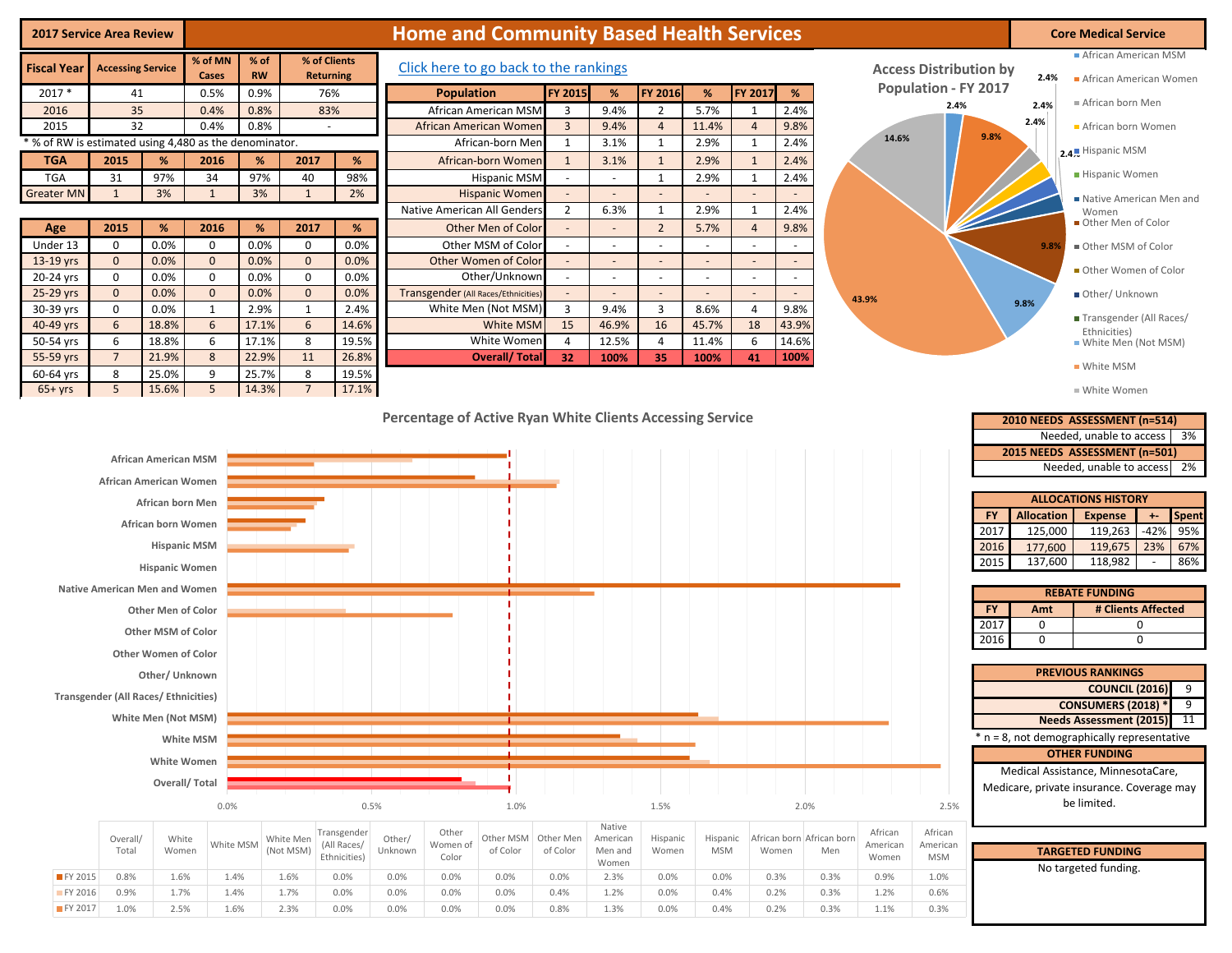| <b>2017 Service Area Review</b>                      |                          |       |                  |                   |                           |       | <b>Medical Case Management</b>                                   |                         |       |                |       |                |           |                               |       | <b>Core Medical Service</b>                    |
|------------------------------------------------------|--------------------------|-------|------------------|-------------------|---------------------------|-------|------------------------------------------------------------------|-------------------------|-------|----------------|-------|----------------|-----------|-------------------------------|-------|------------------------------------------------|
| <b>Fiscal Year</b>                                   | <b>Accessing Service</b> |       | % of MN<br>Cases | % of<br><b>RW</b> | % of Clients<br>Returning |       | Click here to go back to the rankings                            |                         |       |                |       |                |           | <b>Access Distribution by</b> |       | African American MSM<br>African American Women |
| $2017 *$                                             | 1710                     |       | 19.5%            | 38%               | 79%                       |       | <b>Population</b>                                                | <b>FY 2015</b>          | %     | <b>FY 2016</b> | %     | <b>FY 2017</b> | %         | <b>Population - FY 2017</b>   |       |                                                |
| 2016                                                 | 1712                     |       | 20.0%            | 40%               | 79%                       |       | African American MSM                                             | 178                     | 10.3% | 172            | 10.0% | 154            | 9.0%      |                               |       | African born Men                               |
| 2015                                                 | 1733                     |       | 21.1%            | 42%               |                           |       | African American Women                                           | 198                     | 11.4% | 199            | 11.6% | 189            | 11.1%     | 4.9%<br>9.0%                  |       | African born Women                             |
| % of RW is estimated using 4,480 as the denominator. |                          |       |                  |                   |                           |       | African-born Men                                                 | 132                     | 7.6%  | 139            | 8.1%  | 156            | 9.1%      |                               |       |                                                |
| <b>TGA</b>                                           | 2015                     | %     | 2016             | %                 | 2017                      | %     | African-born Women                                               | 204                     | 11.8% | 216            | 12.6% | 224            | 13.1%     | 19.0%                         | 11.1% | <b>Hispanic MSM</b>                            |
| <b>TGA</b>                                           | 1698                     | 98%   | 1695             | 99%               | 1693                      | 99%   | <b>Hispanic MSM</b>                                              | 93                      | 5.4%  | 95             | 5.5%  | 91             | 5.3%      |                               |       | ■ Hispanic Women                               |
| <b>Greater MN</b>                                    | 35                       | 2%    | 17               | 1%                | 17                        | 1%    | <b>Hispanic Women</b>                                            | 32                      | 1.8%  | 33             | 1.9%  | 33             | 1.9%      |                               |       | Native American Men and                        |
|                                                      |                          |       |                  |                   |                           |       | Native American All Genders                                      | 40                      | 2.3%  | 39             | 2.3%  | 40             | 2.3%      |                               |       | Women                                          |
| Age                                                  | 2015                     | %     | 2016             | %                 | 2017                      | %     | Other Men of Color                                               | 259                     | 14.9% | 251            | 14.7% | 255            | 14.9%     | 3.0%                          | 9.1%  | Other Men of Color                             |
| Under 13                                             | 13                       | 0.8%  | 12               | 0.7%              | 16                        | 0.9%  | Other MSM of Color                                               | 44                      | 2.5%  | 44             | 2.6%  | 41             | 2.4% 2.0% |                               |       | Other MSM of Color                             |
| 13-19 yrs                                            | 17                       | 1.0%  | 21               | 1.2%              | 24                        | 1.4%  | Other Women of Color                                             | 33                      | 1.9%  | 31             | 1.8%  | 29             | 1.7%      |                               |       |                                                |
| 20-24 yrs                                            | 38                       | 2.2%  | 51               | 3.0%              | 30                        | 1.8%  | Other/Unknown                                                    | $\overline{\mathbf{3}}$ | 0.2%  | $\overline{2}$ | 0.1%  | $\mathbf{1}$   | 0.1%      |                               |       | Other Women of Color                           |
| 25-29 yrs                                            | 147                      | 8.5%  | 137              | 8.0%              | 119                       | 7.0%  | Transgender (All Races/Ethnicities)                              | 32                      | 1.8%  | 31             | 1.8%  | 35             | 2.0%      | 1.7%                          | 13.1% | Other/ Unknown                                 |
| 30-39 yrs                                            | 346                      | 20.0% | 345              | 20.2%             | 363                       | 21.2% | White Men (Not MSM)                                              | 55                      | 3.2%  | 53             | 3.1%  | 52             | 3.0%      | 0.1%<br>14.9%                 |       | Transgender (All Races/                        |
| 40-49 yrs                                            | 383                      | 22.1% | 380              | 22.2%             | 382                       | 22.4% | <b>White MSM</b>                                                 | 344                     | 19.8% | 335            | 19.6% | 325            | 19.0%     | 5.3%<br>2.4%                  |       | Ethnicities)                                   |
| 50-54 yrs                                            | 304                      | 17.5% | 303              | 17.7%             | 301                       | 17.6% | White Women                                                      | 86                      | 5.0%  | 72             | 4.2%  | 84             | 4.9%      |                               |       | White Men (Not MSM)                            |
| 55-59 yrs                                            | 217                      | 12.5% | 222              | 13.0%             | 223                       | 13.0% | <b>Overall/Total</b>                                             | 1733                    | 100%  | 1712           | 100%  | 1709           | 100%      | 1.9%<br>2.3%                  |       | ■ White MSM                                    |
| 60-64 yrs                                            | 146<br>122               | 8.4%  | 136              | 7.9%              | 141<br>111                | 8.3%  |                                                                  |                         |       |                |       |                |           |                               |       |                                                |
| $65+yrs$                                             |                          | 7.0%  | 105              | 6.2%              |                           | 6.5%  |                                                                  |                         |       |                |       |                |           |                               |       | ■ White Women                                  |
|                                                      |                          |       |                  |                   |                           |       | <b>Percentage of Active Ryan White Clients Accessing Service</b> |                         |       |                |       |                |           |                               |       | 2010 NEEDS ASSESSMENT (n=514)                  |



FY 2016 41.9% 30.0% 29.7% 30.1% 44.3% 40.0% 36.5% 41.9% 51.9% 47.6% 42.3% 41.7% 50.9% 43.3% 57.3% 55.1% FY 2017 40.7% 34.6% 29.3% 29.7% 43.8% 16.7% 29.0% 36.3% 49.8% 50.6% 46.5% 37.9% 49.6% 46.2% 53.8% 46.4%

8% 5% **2010 NEEDS ASSESSMENT (n=514)** Needed, unable to access **2015 NEEDS ASSESSMENT (n=501)** Needed, unable to access

|      |                   | <b>ALLOCATIONS HISTORY</b> |       |              |
|------|-------------------|----------------------------|-------|--------------|
| FY.  | <b>Allocation</b> | <b>Expense</b>             |       | <b>Spent</b> |
| 2017 | 2,404,400         | 2,297,366                  | $-4%$ | 96%          |
| 2016 | 2,499,500         | 2,447,838                  | 1%    | 98%          |
| 2015 | 2,475,684         | 2,326,997                  |       | 94%          |

**REBATE FUNDING \***

| <b>FY</b>                              | Amt                                 | # Clients Affected                            |  |  |  |  |  |  |  |  |  |  |  |  |  |
|----------------------------------------|-------------------------------------|-----------------------------------------------|--|--|--|--|--|--|--|--|--|--|--|--|--|
| 2017                                   | 105,000                             | 69                                            |  |  |  |  |  |  |  |  |  |  |  |  |  |
| 2016                                   |                                     |                                               |  |  |  |  |  |  |  |  |  |  |  |  |  |
|                                        |                                     | * Administered by Hennepin County             |  |  |  |  |  |  |  |  |  |  |  |  |  |
|                                        | <b>PREVIOUS RANKINGS</b>            |                                               |  |  |  |  |  |  |  |  |  |  |  |  |  |
| <b>COUNCIL (2016)</b><br>$\mathcal{P}$ |                                     |                                               |  |  |  |  |  |  |  |  |  |  |  |  |  |
|                                        | <b>CONSUMERS (2018) *</b><br>3      |                                               |  |  |  |  |  |  |  |  |  |  |  |  |  |
|                                        | 3<br><b>Needs Assessment (2015)</b> |                                               |  |  |  |  |  |  |  |  |  |  |  |  |  |
|                                        |                                     | * n = 8, not demographically representative   |  |  |  |  |  |  |  |  |  |  |  |  |  |
|                                        |                                     | <b>OTHER FUNDING</b>                          |  |  |  |  |  |  |  |  |  |  |  |  |  |
|                                        |                                     | State appropriation of ~\$1.1 million for HIV |  |  |  |  |  |  |  |  |  |  |  |  |  |
|                                        |                                     | medical case management. Rebate funded        |  |  |  |  |  |  |  |  |  |  |  |  |  |
|                                        |                                     | medical case management administered by       |  |  |  |  |  |  |  |  |  |  |  |  |  |
|                                        |                                     | DHS.                                          |  |  |  |  |  |  |  |  |  |  |  |  |  |
|                                        |                                     |                                               |  |  |  |  |  |  |  |  |  |  |  |  |  |

**TARGETED FUNDING**

MAI - African American and Hispanic/Latinx.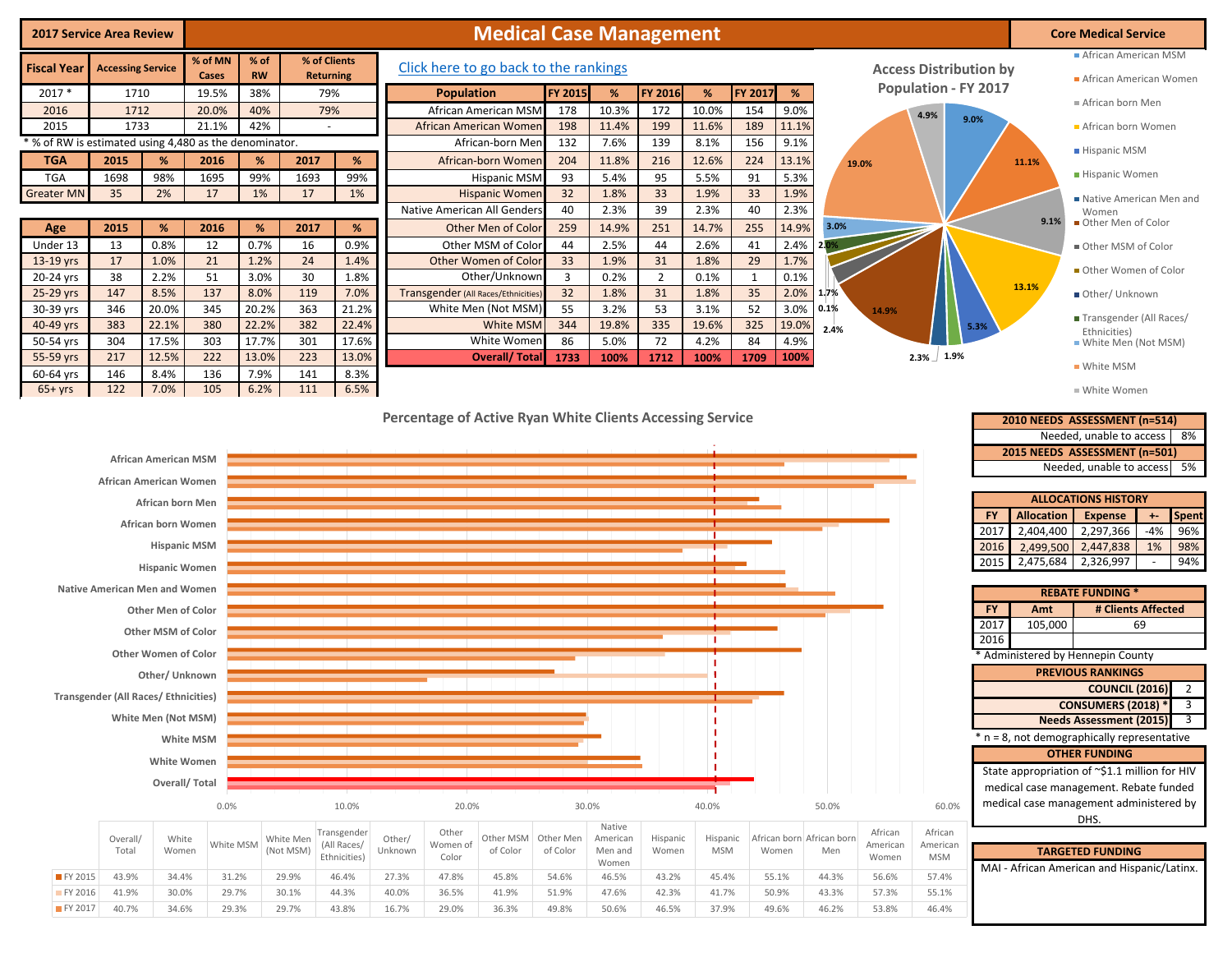| <b>2017 Service Area Review</b>                      |                                                                                     |                                                                                                                                                                                                                                                                                                                                 |                |                |                        |                            |                   |                                                       | <b>Medical Nutrition Therapy</b>         |                       |                           |                      |                        |                |                                    |             |                     |                                                              |                                                                                                            | <b>Core Medical Service</b>                                                                                                                                                                                                                                                                                                                                                                                                                                                                           |
|------------------------------------------------------|-------------------------------------------------------------------------------------|---------------------------------------------------------------------------------------------------------------------------------------------------------------------------------------------------------------------------------------------------------------------------------------------------------------------------------|----------------|----------------|------------------------|----------------------------|-------------------|-------------------------------------------------------|------------------------------------------|-----------------------|---------------------------|----------------------|------------------------|----------------|------------------------------------|-------------|---------------------|--------------------------------------------------------------|------------------------------------------------------------------------------------------------------------|-------------------------------------------------------------------------------------------------------------------------------------------------------------------------------------------------------------------------------------------------------------------------------------------------------------------------------------------------------------------------------------------------------------------------------------------------------------------------------------------------------|
|                                                      |                                                                                     |                                                                                                                                                                                                                                                                                                                                 | % of MN        | % of           |                        | % of Clients               |                   |                                                       |                                          |                       |                           |                      |                        |                |                                    |             |                     |                                                              |                                                                                                            | African American MSM                                                                                                                                                                                                                                                                                                                                                                                                                                                                                  |
| <b>Fiscal Year</b>                                   | <b>Accessing Service</b>                                                            |                                                                                                                                                                                                                                                                                                                                 | Cases          | <b>RW</b>      |                        | <b>Returning</b>           |                   | Click here to go back to the rankings                 |                                          |                       |                           |                      |                        |                |                                    |             |                     | <b>Access Distribution by</b><br><b>Population - FY 2017</b> |                                                                                                            | African American Women                                                                                                                                                                                                                                                                                                                                                                                                                                                                                |
| 2017 *                                               | 353                                                                                 |                                                                                                                                                                                                                                                                                                                                 | 4.0%           | 7.9%           |                        | 45%                        |                   | <b>Population</b>                                     |                                          | <b>FY 2015</b>        | %                         | FY 2016              | %                      | FY 2017        | %                                  |             |                     |                                                              |                                                                                                            | African born Men                                                                                                                                                                                                                                                                                                                                                                                                                                                                                      |
| 2016<br>2015                                         | 340<br>312                                                                          |                                                                                                                                                                                                                                                                                                                                 | 4.0%<br>3.8%   | 7.9%<br>7.6%   |                        | 38%<br>$\mathbf{r}$        |                   | African American MSM<br><b>African American Womer</b> |                                          | 16<br>41              | 5.1%<br>13.1%             | 28<br>38             | 8.2%<br>11.2%          | 31<br>33       | 8.8%<br>9.3%                       |             |                     | 6.2%<br>8.8%                                                 |                                                                                                            | African born Women                                                                                                                                                                                                                                                                                                                                                                                                                                                                                    |
| % of RW is estimated using 4,480 as the denominator. |                                                                                     |                                                                                                                                                                                                                                                                                                                                 |                |                |                        |                            |                   |                                                       | African-born Mer                         | 17                    | 5.4%                      | 22                   | 6.5%                   | 21             | 5.9%                               |             |                     |                                                              |                                                                                                            |                                                                                                                                                                                                                                                                                                                                                                                                                                                                                                       |
| <b>TGA</b>                                           | 2015                                                                                | %                                                                                                                                                                                                                                                                                                                               | 2016           | %              | 2017                   | %                          |                   |                                                       | African-born Womer                       | 18                    | 5.8%                      | 22                   | 6.5%                   | 28             | 7.9%                               |             |                     |                                                              | 9.3%                                                                                                       | <b>Hispanic MSM</b>                                                                                                                                                                                                                                                                                                                                                                                                                                                                                   |
| <b>TGA</b>                                           | 306                                                                                 | 98%                                                                                                                                                                                                                                                                                                                             | 330            | 97%            | 349                    | 99%                        |                   |                                                       | <b>Hispanic MSM</b>                      | 11                    | 3.5%                      | 13                   | 3.8%                   | 10             | 2.8%                               |             |                     |                                                              |                                                                                                            | Hispanic Women                                                                                                                                                                                                                                                                                                                                                                                                                                                                                        |
| <b>Greater MN</b>                                    | 6                                                                                   | 2%                                                                                                                                                                                                                                                                                                                              | 10             | 3%             | $\overline{4}$         | 1%                         |                   |                                                       | <b>Hispanic Womer</b>                    | $\overline{3}$        | 1.0%                      | 6                    | 1.8%                   | 6              | 1.7%                               | 28.6%       |                     |                                                              | 5.9%                                                                                                       | Native American Men and                                                                                                                                                                                                                                                                                                                                                                                                                                                                               |
|                                                      |                                                                                     |                                                                                                                                                                                                                                                                                                                                 |                |                |                        |                            |                   | Native American All Gender:                           |                                          | 9                     | 2.9%                      | 8                    | 2.4%                   | 6              | 1.7%                               |             |                     |                                                              |                                                                                                            | Women<br>Other Men of Color                                                                                                                                                                                                                                                                                                                                                                                                                                                                           |
| Age<br>Under 13                                      | 2015<br>$\mathbf 0$                                                                 | %<br>0.0%                                                                                                                                                                                                                                                                                                                       | 2016<br>1      | %<br>0.3%      | 2017<br>1              | %<br>0.4%                  |                   |                                                       | Other Men of Color<br>Other MSM of Color | 37<br>13              | 11.9%<br>4.2%             | 38<br>$\overline{7}$ | 11.2%<br>2.1%          | 44<br>11       | 12.5%<br>3.1%                      |             |                     |                                                              | 7.9%                                                                                                       |                                                                                                                                                                                                                                                                                                                                                                                                                                                                                                       |
| 13-19 yrs                                            | $\mathbf{1}$                                                                        | 0.4%                                                                                                                                                                                                                                                                                                                            | $\mathbf{1}$   | 0.3%           | $\overline{3}$         | 0.7%                       |                   | Other Women of Color                                  |                                          | $\overline{3}$        | 1.0%                      | $\overline{4}$       | 1.2%                   | $\overline{3}$ | 0.8%                               |             |                     |                                                              |                                                                                                            | Other MSM of Color                                                                                                                                                                                                                                                                                                                                                                                                                                                                                    |
| 20-24 yrs                                            | $\mathsf 0$                                                                         | 0.0%                                                                                                                                                                                                                                                                                                                            | $\overline{2}$ | 0.7%           | 9                      | 2.6%                       |                   |                                                       | Other/Unknowr                            | $\mathbf{1}$          | 0.3%                      | $\mathbf{1}$         | 0.3%                   | $\overline{2}$ | 0.6%                               |             |                     |                                                              |                                                                                                            | Other Women of Color                                                                                                                                                                                                                                                                                                                                                                                                                                                                                  |
| 25-29 yrs                                            | 14                                                                                  | 4.3%                                                                                                                                                                                                                                                                                                                            | 14             | 4.1%           | 15                     | 4.4%                       |                   | <b>Transgender (All Races/Ethnicities</b>             |                                          | 6                     | 1.9%                      | 6                    | 1.8%                   | 8              | 2.3%                               |             |                     |                                                              |                                                                                                            | Other/ Unknown                                                                                                                                                                                                                                                                                                                                                                                                                                                                                        |
| 30-39 yrs                                            | 50                                                                                  | 15.9%                                                                                                                                                                                                                                                                                                                           | 43             | 12.7%          | 44                     | 12.4%                      |                   | White Men (Not MSM)                                   |                                          | 17                    | 5.4%                      | 23                   | 6.8%                   | 27             | 7.6%                               |             | 7.6%                |                                                              | 2.8%                                                                                                       | ■ Transgender (All Races/                                                                                                                                                                                                                                                                                                                                                                                                                                                                             |
| 40-49 yrs<br>50-54 yrs                               | 60<br>60                                                                            | 19.1%<br>19.1%                                                                                                                                                                                                                                                                                                                  | 69<br>67       | 20.3%<br>19.6% | 62<br>76               | 17.5%<br>21.5%             |                   |                                                       | <b>White MSM</b><br>White Womer          | 100<br>20             | 32.1%<br>6.4%             | 97<br>27             | 28.5%<br>7.9%          | 101<br>22      | 28.6%<br>6.2%                      |             |                     | 12.5%                                                        |                                                                                                            | Ethnicities)                                                                                                                                                                                                                                                                                                                                                                                                                                                                                          |
| 55-59 yrs                                            | 66                                                                                  | 21.3%                                                                                                                                                                                                                                                                                                                           | 67             | 19.6%          | 59                     | 16.8%                      |                   |                                                       | <b>Overall/Total</b>                     | 312                   | 100%                      | 340                  | 100%                   | 353            | 100%                               |             | 2.3%                | 0.8%                                                         | 1.7%                                                                                                       | ■ White Men (Not MSM)                                                                                                                                                                                                                                                                                                                                                                                                                                                                                 |
| 60-64 yrs                                            | 30                                                                                  | 9.8%                                                                                                                                                                                                                                                                                                                            | 44             | 13.1%          | 52                     | 14.6%                      |                   |                                                       |                                          |                       |                           |                      |                        |                |                                    |             | 0.6%                |                                                              | 1.7%                                                                                                       | ■ White MSM                                                                                                                                                                                                                                                                                                                                                                                                                                                                                           |
| $65+yrs$                                             | 31                                                                                  | 10.1%                                                                                                                                                                                                                                                                                                                           | 32             | 9.3%           | 32                     | 9.1%                       |                   |                                                       |                                          |                       |                           |                      |                        |                |                                    |             |                     |                                                              |                                                                                                            | ■ White Women                                                                                                                                                                                                                                                                                                                                                                                                                                                                                         |
|                                                      | <b>Native American Men and Women</b><br><b>Transgender (All Races/ Ethnicities)</b> | <b>African American MSM</b><br>African American Women<br><b>African born Men</b><br>African born Women<br><b>Hispanic MSM</b><br><b>Hispanic Women</b><br><b>Other Men of Color</b><br><b>Other MSM of Color</b><br><b>Other Women of Color</b><br>Other/ Unknown<br>White Men (Not MSM)<br><b>White Women</b><br>Overall/Total | White MSM      |                |                        |                            |                   |                                                       |                                          |                       |                           |                      |                        |                |                                    |             |                     | 2017                                                         | FY.<br><b>Allocation</b><br>58,100<br>2016<br>53,700<br>52,100<br>2015<br><b>FY</b><br>Amt<br>2017<br>2016 | 2015 NEEDS ASSESSMENT (n=501)<br>Needed, unable to access<br>4%<br><b>ALLOCATIONS HISTORY</b><br>Spent<br><b>Expense</b><br>$+ -$<br>8%<br>97%<br>56,236<br>51,267<br>3%<br>95%<br>88%<br>45,701<br>$\sim$<br><b>REBATE FUNDING</b><br># Clients Affected<br><b>PREVIOUS RANKINGS</b><br><b>COUNCIL (2016)</b> 10<br><b>CONSUMERS (2018) * 8</b><br>9<br><b>Needs Assessment (2015)</b><br>$n = 8$ , not demographically representative<br><b>OTHER FUNDING</b><br>Medical Assistance, MinnesotaCare, |
|                                                      |                                                                                     |                                                                                                                                                                                                                                                                                                                                 | 0.0%           |                |                        | 5.0%                       |                   | 10.0%                                                 | 15.0%                                    |                       | Native                    | 20.0%                |                        | 25.0%          |                                    | 30.0%       |                     | 35.0%                                                        |                                                                                                            | Medicare, private insurance.                                                                                                                                                                                                                                                                                                                                                                                                                                                                          |
|                                                      | Overall/<br>Total                                                                   | White<br>Women                                                                                                                                                                                                                                                                                                                  | White MSM      |                | White Men<br>(Not MSM) | Transgender<br>(All Races/ | Other/<br>Unknown | Other<br>Women of                                     | Other MSM<br>of Color                    | Other Men<br>of Color | American                  | Hispanic             | Hispanic<br><b>MSM</b> |                | African born African born<br>Women |             | African<br>American | African<br>American                                          |                                                                                                            |                                                                                                                                                                                                                                                                                                                                                                                                                                                                                                       |
| FY 2015                                              | 7.9%                                                                                | 8.0%                                                                                                                                                                                                                                                                                                                            | 9.1%           |                | 9.2%                   | Ethnicities)<br>8.7%       | 9.1%              | Color<br>4.3%                                         | 13.5%                                    | 7.8%                  | Men and<br>Women<br>10.5% | Women<br>4.1%        | 5.4%                   |                | 4.9%                               | Men<br>5.7% | Women<br>11.7%      | <b>MSM</b><br>5.2%                                           |                                                                                                            | <b>TARGETED FUNDING</b><br>No targeted funding.                                                                                                                                                                                                                                                                                                                                                                                                                                                       |

FY 2016 8.3% 11.3% 8.6% 13.1% 8.6% 20.0% 4.7% 6.7% 7.9% 9.8% 7.7% 5.7% 5.2% 6.9% 11.0% 9.0% FY 2017 8.4% 9.1% 9.1% 15.4% 10.0% 33.3% 3.0% 9.7% 8.6% 7.6% 8.5% 4.2% 6.2% 6.2% 9.4% 9.3%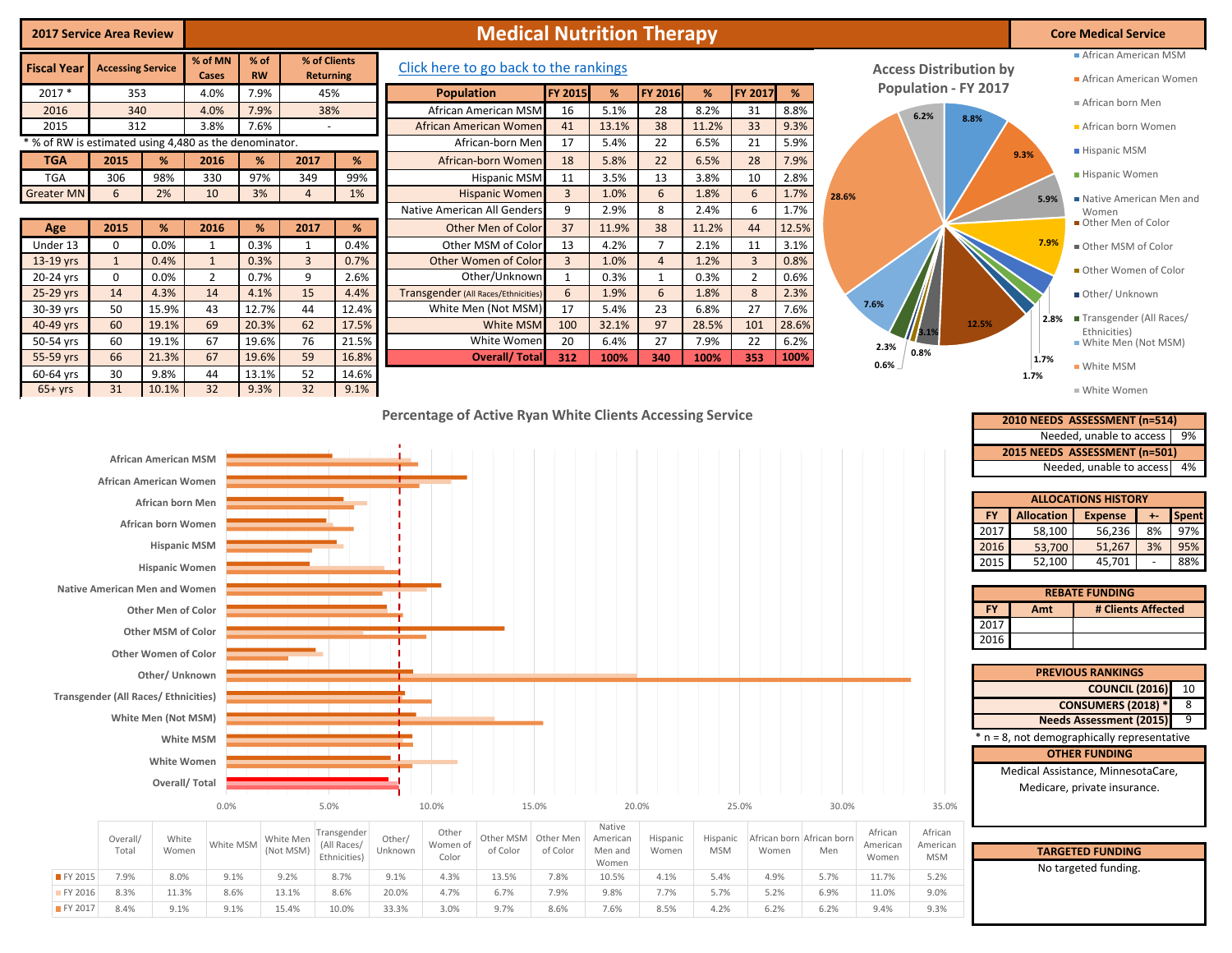| <b>2017 Service Area Review</b>                                                                                             |                                                                |                                                                                                                                                                                 |                      | <b>Mental Health Services</b> |                                |                                                    |                           |                                       |                                                      |                                |                                                 |                               |                                 |                          |                                    |                                              |                                            |                                                  | <b>Core Medical Service</b>                                                                                                                                                                                                                      |  |
|-----------------------------------------------------------------------------------------------------------------------------|----------------------------------------------------------------|---------------------------------------------------------------------------------------------------------------------------------------------------------------------------------|----------------------|-------------------------------|--------------------------------|----------------------------------------------------|---------------------------|---------------------------------------|------------------------------------------------------|--------------------------------|-------------------------------------------------|-------------------------------|---------------------------------|--------------------------|------------------------------------|----------------------------------------------|--------------------------------------------|--------------------------------------------------|--------------------------------------------------------------------------------------------------------------------------------------------------------------------------------------------------------------------------------------------------|--|
| % of MN<br>% of Clients<br>% of<br><b>Fiscal Year</b><br><b>Accessing Service</b><br><b>RW</b><br><b>Returning</b><br>Cases |                                                                |                                                                                                                                                                                 |                      |                               |                                |                                                    |                           | Click here to go back to the rankings | <b>Access Distribution by</b>                        | African American MSM           |                                                 |                               |                                 |                          |                                    |                                              |                                            |                                                  |                                                                                                                                                                                                                                                  |  |
| $2017 *$                                                                                                                    | $36*$                                                          |                                                                                                                                                                                 | 0%                   | 1%                            |                                | 56%                                                |                           | <b>Population</b>                     |                                                      |                                | %                                               | FY 2016                       | %                               | FY 2017                  | %                                  |                                              | <b>Population - FY 2017</b>                |                                                  | African American Women                                                                                                                                                                                                                           |  |
| 2016                                                                                                                        | 68 *                                                           |                                                                                                                                                                                 | 1%                   | 2%                            |                                | 42%                                                |                           | African American MSM                  |                                                      | <b>FY 2015</b><br>11           | 5.6%                                            | 2                             | 2.9%                            | 1                        | 2.8%                               |                                              | 2.8%                                       |                                                  | African born Men                                                                                                                                                                                                                                 |  |
| 2015                                                                                                                        | 196 *                                                          |                                                                                                                                                                                 | 2%                   | 5%                            |                                |                                                    |                           | African American Women                |                                                      | $\overline{7}$                 | 3.6%                                            | 6                             | 8.8%                            |                          |                                    | 2.8%<br>2.8%                                 | 5.6%                                       |                                                  | African born Women                                                                                                                                                                                                                               |  |
| * DHS is investigating these numbers. They suspect this is an underestimate.                                                |                                                                |                                                                                                                                                                                 |                      |                               |                                |                                                    |                           |                                       | African-born Men                                     | 17                             | 8.7%                                            | 10                            | 14.7%                           | 9                        | 25.0%                              |                                              |                                            |                                                  | <b>Hispanic MSM</b>                                                                                                                                                                                                                              |  |
| <b>TGA</b>                                                                                                                  | 2015                                                           | %                                                                                                                                                                               | 2016                 | %                             | 2017                           | %                                                  |                           |                                       | African-born Women                                   | 20                             | 10.2%                                           | 16                            | 23.5%                           | 13                       | 36.1%                              | 5.6%                                         |                                            |                                                  |                                                                                                                                                                                                                                                  |  |
| <b>TGA</b><br><b>Greater MN</b>                                                                                             | 190<br>6                                                       | 97%<br>3%                                                                                                                                                                       | 66<br>$\overline{2}$ | 97%<br>3%                     | 35<br>$\mathbf{1}$             | 97%<br>3%                                          |                           |                                       | <b>Hispanic MSM</b>                                  | 13<br>$\overline{3}$           | 6.6%<br>1.5%                                    | $\overline{4}$<br>$\sim$      | 5.9%<br>$\omega$                | 6<br>$\mathbf{1}$        | 16.7% 2.8%<br>2.8%                 |                                              |                                            |                                                  | Hispanic Women<br>25.0%                                                                                                                                                                                                                          |  |
|                                                                                                                             |                                                                |                                                                                                                                                                                 |                      |                               |                                |                                                    |                           |                                       | <b>Hispanic Women</b><br>Native American All Genders | 8                              | 4.1%                                            | $\mathbf{1}$                  | 1.5%                            | $\sim$                   | $\sim$                             |                                              |                                            |                                                  | Native American Men and<br>Women                                                                                                                                                                                                                 |  |
| Age                                                                                                                         | 2015                                                           | %                                                                                                                                                                               | 2016                 | %                             | 2017                           | %                                                  |                           |                                       | Other Men of Color                                   | 14                             | 7.1%                                            | $\overline{7}$                | 10.3%                           | $\overline{2}$           | 5.6%                               |                                              |                                            |                                                  | Other Men of Color                                                                                                                                                                                                                               |  |
| Under 13                                                                                                                    | $\mathbf 0$                                                    | 0.0%                                                                                                                                                                            | 1                    | 1.5%                          | $\mathbf 0$                    | 0.0%                                               |                           |                                       | Other MSM of Color                                   | 5                              | 2.6%                                            | $\mathbf{1}$                  | 1.5%                            |                          |                                    |                                              |                                            |                                                  | Other MSM of Color                                                                                                                                                                                                                               |  |
| 13-19 yrs                                                                                                                   | $\mathbf{0}$                                                   | 0.0%                                                                                                                                                                            | $\mathbf{1}$         | 1.5%                          | $\mathbf 0$                    | 0.0%                                               |                           |                                       | Other Women of Color                                 | $\overline{4}$                 | 2.0%                                            | $\overline{2}$                | 2.9%                            | $\mathbf{1}$             | 2.8%                               | 16.7%                                        |                                            |                                                  |                                                                                                                                                                                                                                                  |  |
| 20-24 yrs                                                                                                                   | $\overline{3}$                                                 | 1.4%                                                                                                                                                                            | 1                    | 1.5%                          | $\mathsf 0$                    | 0.0%                                               |                           |                                       | Other/Unknown                                        | $\overline{2}$                 | 1.0%                                            | $\mathbf{1}$                  | 1.5%                            | $\sim$                   |                                    |                                              |                                            |                                                  | Other Women of Color                                                                                                                                                                                                                             |  |
| 25-29 yrs                                                                                                                   | 11                                                             | 5.8%                                                                                                                                                                            | $\mathbf{1}$         | 1.5%                          | $\mathbf 0$                    | 0.0%                                               |                           |                                       | <b>Transgender (All Races/Ethnicities</b>            | $\overline{4}$                 | 2.0%                                            | $\omega$                      | $\overline{\phantom{a}}$        | $\mathbf{1}$             | 2.8%                               |                                              |                                            |                                                  | Other/ Unknown                                                                                                                                                                                                                                   |  |
| 30-39 yrs<br>40-49 yrs                                                                                                      | 44<br>41                                                       | 22.3%<br>20.9%                                                                                                                                                                  | 20<br>16             | 29.9%<br>23.9%                | 12<br>12                       | 33.3%<br>33.3%                                     |                           |                                       | White Men (Not MSM)<br><b>White MSM</b>              | 11<br>66                       | 5.6%<br>33.7%                                   | $\overline{\mathbf{3}}$<br>14 | 4.4%<br>20.6%                   | $\sim$<br>$\overline{2}$ | 5.6%                               |                                              |                                            |                                                  | Transgender (All Races/                                                                                                                                                                                                                          |  |
| 50-54 yrs                                                                                                                   | 38                                                             | 19.4%                                                                                                                                                                           | 11                   | 16.4%                         | $\overline{4}$                 | 11.1%                                              |                           |                                       | White Women                                          | 11                             | 5.6%                                            | 1                             | 1.5%                            | $\sim$                   | $\sim$                             |                                              |                                            | 36.1%                                            | Ethnicities)<br>White Men (Not MSM)                                                                                                                                                                                                              |  |
| 55-59 yrs                                                                                                                   | 28                                                             | 14.4%                                                                                                                                                                           | 6                    | 9.0%                          | 1                              | 2.8%                                               |                           |                                       | <b>Overall/Total</b>                                 | 196                            | 100%                                            | 68                            | 100%                            | 36                       | 100%                               |                                              |                                            |                                                  |                                                                                                                                                                                                                                                  |  |
| 60-64 yrs                                                                                                                   | 20                                                             | 10.1%                                                                                                                                                                           | 4                    | 6.0%                          | $\mathbf{1}$                   | 2.8%                                               |                           |                                       |                                                      |                                |                                                 |                               |                                 |                          |                                    |                                              |                                            |                                                  | ■ White MSM                                                                                                                                                                                                                                      |  |
| $65+yrs$                                                                                                                    | 11                                                             | 5.8%                                                                                                                                                                            | $\overline{7}$       | 9.0%                          | 6                              | 16.7%                                              |                           |                                       |                                                      |                                |                                                 |                               |                                 |                          |                                    |                                              |                                            |                                                  | ■ White Women                                                                                                                                                                                                                                    |  |
|                                                                                                                             | African American Women<br><b>Native American Men and Women</b> | African born Men<br>African born Women<br><b>Hispanic MSM</b><br><b>Hispanic Women</b><br><b>Other Men of Color</b><br><b>Other MSM of Color</b><br><b>Other Women of Color</b> |                      |                               |                                |                                                    |                           |                                       |                                                      |                                |                                                 |                               |                                 |                          |                                    |                                              |                                            | FY<br>2017<br>2016<br>2015<br>FY<br>2017<br>2016 | <b>ALLOCATIONS HISTORY</b><br><b>Allocation</b><br>Spent<br><b>Expense</b><br>$+ -$<br>178,800<br>6%<br>58%<br>102,825<br>$-39%$<br>79%<br>132,798<br>168,800<br>234,706<br>190,337<br>81%<br><b>REBATE FUNDING</b><br># Clients Affected<br>Amt |  |
|                                                                                                                             | <b>Transgender (All Races/ Ethnicities)</b>                    | Other/ Unknown                                                                                                                                                                  |                      | л.                            |                                |                                                    |                           |                                       |                                                      |                                |                                                 |                               |                                 |                          |                                    |                                              |                                            |                                                  | <b>PREVIOUS RANKINGS</b><br><b>COUNCIL (2016)</b><br>- 5                                                                                                                                                                                         |  |
|                                                                                                                             |                                                                | White Men (Not MSM)<br>White Women                                                                                                                                              | White MSM            | т                             |                                |                                                    |                           |                                       |                                                      |                                |                                                 |                               |                                 |                          |                                    |                                              |                                            |                                                  | <b>CONSUMERS (2018)</b><br>$\overline{7}$<br><b>Needs Assessment (2015)</b><br>* n = 8, not demographically representative<br><b>OTHER FUNDING</b><br>Medical Assistance, MinnesotaCare, Medicare                                                |  |
|                                                                                                                             |                                                                |                                                                                                                                                                                 | Overall/Total        |                               |                                |                                                    |                           |                                       |                                                      |                                |                                                 |                               |                                 |                          |                                    |                                              |                                            |                                                  | Part D, private insurance.                                                                                                                                                                                                                       |  |
|                                                                                                                             | Overall/<br>Total                                              | White<br>Women                                                                                                                                                                  | 0.0%<br>White MSM    |                               | 2.0%<br>White Men<br>(Not MSM) | 4.0%<br>Transgender<br>(All Races/<br>Ethnicities) | 6.0%<br>Other/<br>Unknown | Other<br>Women of<br>Color            | 8.0%<br>Other MSM<br>of Color                        | 10.0%<br>Other Men<br>of Color | 12.0%<br>Native<br>American<br>Men and<br>Women | Hispanic<br>Women             | 14.0%<br>Hispanic<br><b>MSM</b> | 16.0%<br>Women           | 18.0%<br>African born African born | 20.0%<br>African<br>American<br>Men<br>Women | 22.0%<br>African<br>American<br><b>MSM</b> |                                                  | <b>TARGETED FUNDING</b>                                                                                                                                                                                                                          |  |
| FY 2015                                                                                                                     | 5.0%                                                           | 4.4%                                                                                                                                                                            | 6.0%                 |                               | 6.0%                           | 5.8%                                               | 18.2%                     | 5.8%                                  | 5.2%                                                 | 3.0%                           | 9.3%                                            | 4.1%                          | 6.3%                            | 5.4%                     |                                    | 2.0%<br>5.7%                                 | 3.5%                                       |                                                  | Culturally appropriate PSS is provided at one<br>provider for each of these populations:                                                                                                                                                         |  |
| FY 2016                                                                                                                     | 1.7%                                                           | 0.4%                                                                                                                                                                            | 1.2%                 |                               | 1.7%                           | 0.0%                                               | 20.0%                     | 2.4%                                  | 1.0%                                                 | 1.4%                           | 1.2%                                            | 0.0%                          | 1.8%                            | 3.8%                     |                                    | 3.1%<br>1.7%                                 | 0.6%                                       |                                                  | African-born, Hispanic/Latinx.                                                                                                                                                                                                                   |  |
| FY 2017                                                                                                                     | 0.9%                                                           | 0.0%                                                                                                                                                                            | 0.2%                 |                               | 0.0%                           | 1.3%                                               | 0.0%                      | 1.0%                                  | 0.0%                                                 | 0.4%                           | 0.0%                                            | 1.4%                          | 2.5%                            | 2.9%                     |                                    | 2.7%<br>0.0%                                 | 0.3%                                       |                                                  |                                                                                                                                                                                                                                                  |  |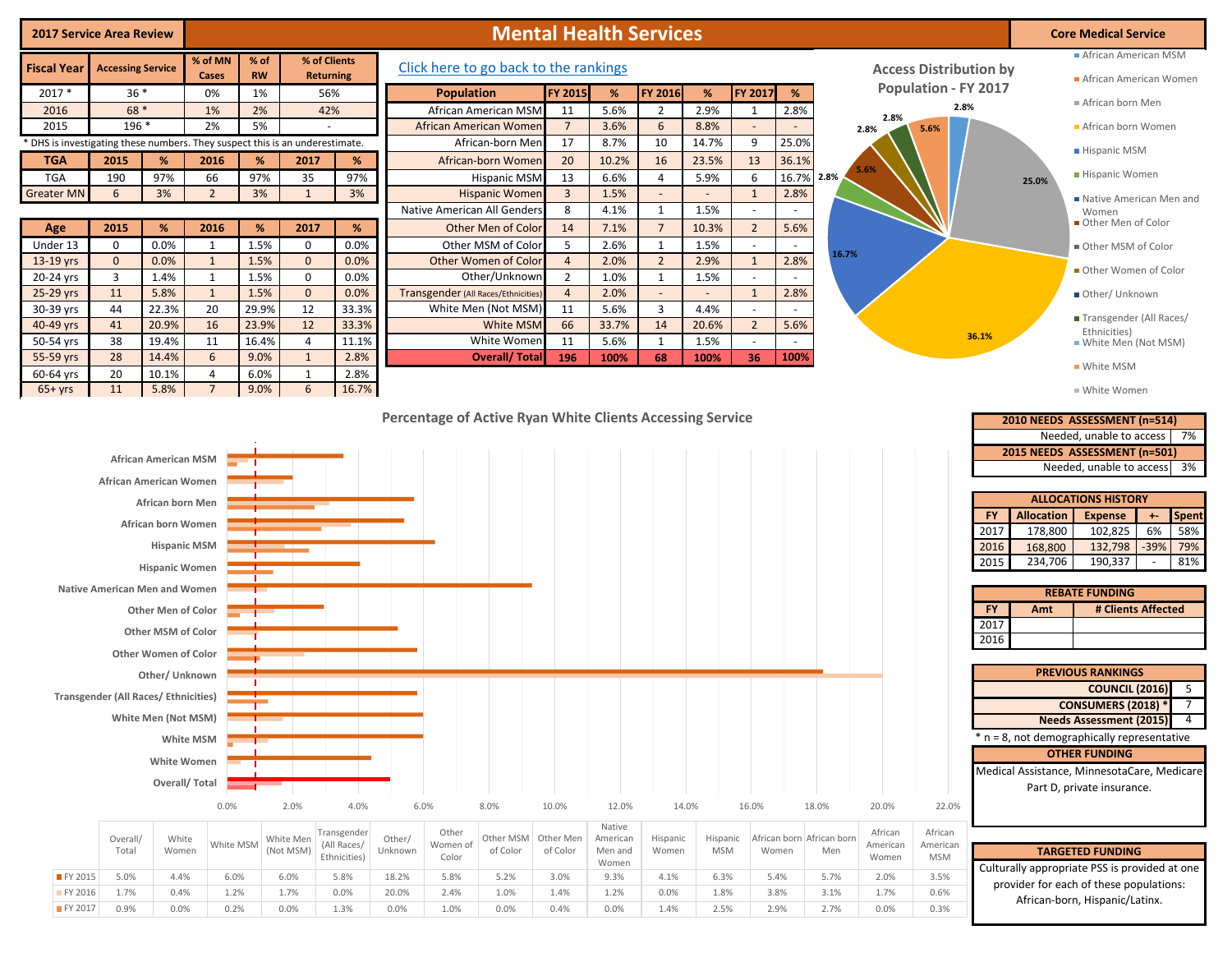| <b>2017 Service Area Review</b>                                              |                                                                |                                                                                                                                                                                                                           |                                    | <b>Oral Health Care</b> |                                  |                                            |                   |                                                           |                       |                                |                                        |                         |                        |                  |                                    |       |                                                                   | <b>Core Medical Service</b>                                    |                                                          |                                                                                                                                                                                                                                                                                                                                |
|------------------------------------------------------------------------------|----------------------------------------------------------------|---------------------------------------------------------------------------------------------------------------------------------------------------------------------------------------------------------------------------|------------------------------------|-------------------------|----------------------------------|--------------------------------------------|-------------------|-----------------------------------------------------------|-----------------------|--------------------------------|----------------------------------------|-------------------------|------------------------|------------------|------------------------------------|-------|-------------------------------------------------------------------|----------------------------------------------------------------|----------------------------------------------------------|--------------------------------------------------------------------------------------------------------------------------------------------------------------------------------------------------------------------------------------------------------------------------------------------------------------------------------|
| <b>Fiscal Year</b>                                                           | <b>Accessing Service</b>                                       |                                                                                                                                                                                                                           | % of MN<br>Cases                   | % of<br><b>RW</b>       | % of Clients<br><b>Returning</b> |                                            |                   | Click here to go back to the rankings                     |                       |                                |                                        |                         |                        |                  |                                    |       | <b>Access Distribution by</b>                                     |                                                                |                                                          | African American MSM                                                                                                                                                                                                                                                                                                           |
| 2017 *                                                                       | $444*$                                                         |                                                                                                                                                                                                                           | 5%                                 | 10%                     | 54%                              |                                            |                   | <b>Population</b>                                         |                       | <b>FY 2015</b>                 | %                                      | FY 2016                 | %                      | FY 2017          | %                                  |       | <b>Population - FY 2017</b>                                       |                                                                |                                                          | African American Women                                                                                                                                                                                                                                                                                                         |
| 2016                                                                         | $502*$                                                         |                                                                                                                                                                                                                           | 6%                                 | 12%                     | 53%                              |                                            |                   | <b>African American MSM</b>                               |                       | 26                             | 5.0%                                   | 23                      | 4.6%                   | 20               | 4.5%                               |       | 4.5%                                                              |                                                                |                                                          | African born Men                                                                                                                                                                                                                                                                                                               |
| 2015                                                                         | $518*$                                                         |                                                                                                                                                                                                                           | 6%                                 | 13%                     |                                  |                                            |                   | African American Women                                    |                       | 23                             | 4.4%                                   | 28                      | 5.6%                   | 19               | 4.3%                               |       | 6.1%                                                              | 4.3%                                                           |                                                          | African born Women                                                                                                                                                                                                                                                                                                             |
| * DHS is investigating these numbers. They suspect this is an underestimate. |                                                                |                                                                                                                                                                                                                           |                                    |                         |                                  |                                            |                   |                                                           | African-born Men      | 27                             | 5.2%                                   | 30                      | 6.0%                   | 21               | 4.7%                               |       |                                                                   | 4.7%                                                           |                                                          | <b>Hispanic MSM</b>                                                                                                                                                                                                                                                                                                            |
| <b>TGA</b>                                                                   | 2015                                                           | %                                                                                                                                                                                                                         | 2016                               | %                       | 2017                             | %                                          |                   | African-born Women                                        |                       | 29                             | 5.6%                                   | 31                      | 6.2%                   | 23               | 5.2%                               |       |                                                                   |                                                                | 5.2%                                                     |                                                                                                                                                                                                                                                                                                                                |
| <b>TGA</b>                                                                   | 430                                                            | 83%                                                                                                                                                                                                                       | 407                                | 81%                     | 346                              | 78%                                        |                   |                                                           | <b>Hispanic MSM</b>   | 48                             | 9.3%                                   | 38                      | 7.6%                   | 35               | 7.9%                               |       |                                                                   |                                                                |                                                          | Hispanic Women                                                                                                                                                                                                                                                                                                                 |
| <b>Greater MN</b>                                                            | 88                                                             | 17%                                                                                                                                                                                                                       | 95                                 | 19%                     | 98                               | 22%                                        |                   |                                                           | <b>Hispanic Women</b> | 14                             | 2.7%                                   | 15                      | 3.0%                   | 13               | 2.9%                               |       |                                                                   |                                                                |                                                          | Native American Men and                                                                                                                                                                                                                                                                                                        |
|                                                                              |                                                                |                                                                                                                                                                                                                           |                                    |                         |                                  |                                            |                   | <b>Native American All Genders</b>                        |                       | 5                              | 1.0%                                   | 5                       | 1.0%                   | 6                | 1.4%                               |       |                                                                   |                                                                | 7.9%                                                     | Women                                                                                                                                                                                                                                                                                                                          |
| Age                                                                          | 2015                                                           | %                                                                                                                                                                                                                         | 2016                               | %                       | 2017                             | %                                          |                   | Other Men of Color                                        |                       | 45                             | 8.7%                                   | 42                      | 8.4%                   | 39               | 8.8%                               |       |                                                                   |                                                                |                                                          | Other Men of Color                                                                                                                                                                                                                                                                                                             |
| Under 13                                                                     | 1                                                              | 0.2%                                                                                                                                                                                                                      | $\mathbf 0$                        | 0.0%                    | 1                                | 0.2%                                       |                   | Other MSM of Color                                        |                       | 12                             | 2.3%                                   | 16                      | 3.2%                   | 9                | 2.0%                               | 43.9% |                                                                   |                                                                | 2.9%                                                     | Other MSM of Color                                                                                                                                                                                                                                                                                                             |
| 13-19 yrs                                                                    | $\overline{2}$                                                 | 0.4%                                                                                                                                                                                                                      | $\mathbf{1}$                       | 0.2%                    | $\mathbf 0$                      | 0.0%                                       |                   | Other Women of Color                                      |                       | $\overline{3}$                 | 0.6%                                   | $\overline{\mathbf{3}}$ | 0.6%                   | 6                | 1.4%                               |       |                                                                   |                                                                |                                                          | Other Women of Color                                                                                                                                                                                                                                                                                                           |
| 20-24 yrs<br>25-29 yrs                                                       | $\overline{2}$<br>10                                           | 0.4%<br>1.9%                                                                                                                                                                                                              | $\overline{2}$<br>14               | 0.4%<br>2.8%            | $\overline{2}$<br>14             | 0.5%<br>3.2%                               |                   |                                                           | Other/Unknown         | $\mathbf{1}$<br>$\overline{4}$ | 0.2%                                   | $\mathbf{1}$<br>$\sim$  | 0.2%<br>$\sim$         | $\sim$<br>$\sim$ | $\overline{\phantom{a}}$           |       |                                                                   |                                                                | 8.8%                                                     |                                                                                                                                                                                                                                                                                                                                |
| 30-39 yrs                                                                    | 63                                                             | 12.2%                                                                                                                                                                                                                     | 67                                 | 13.4%                   | 52                               | 11.7%                                      |                   | Transgender (All Races/Ethnicities<br>White Men (Not MSM) |                       | 23                             | 0.8%<br>4.4%                           | 24                      | 4.8%                   | 31               | 7.0%                               |       |                                                                   |                                                                |                                                          | Other/ Unknown                                                                                                                                                                                                                                                                                                                 |
| 40-49 yrs                                                                    | 112                                                            | 21.6%                                                                                                                                                                                                                     | 108                                | 21.5%                   | 88                               | 19.8%                                      |                   |                                                           | White MSM             | 223                            | 43.1%                                  | 210                     | 41.8%                  | 195              | 43.9%                              |       |                                                                   |                                                                |                                                          | Transgender (All Races/                                                                                                                                                                                                                                                                                                        |
| 50-54 yrs                                                                    | 103                                                            | 19.9%                                                                                                                                                                                                                     | 87                                 | 17.3%                   | 78                               | 17.6%                                      |                   |                                                           | White Women           | 35                             | 6.8%                                   | 36                      | 7.2%                   | 27               | 6.1%                               |       |                                                                   | 7.0%<br>1.4%                                                   | 2.0%                                                     | Ethnicities)<br>■ White Men (Not MSM)                                                                                                                                                                                                                                                                                          |
| 55-59 yrs                                                                    | 106                                                            | 20.5%                                                                                                                                                                                                                     | 101                                | 20.1%                   | 94                               | 21.2%                                      |                   |                                                           | <b>Overall/Total</b>  | 518                            | 100%                                   | 502                     | 100%                   | 444              | 100%                               |       |                                                                   |                                                                |                                                          |                                                                                                                                                                                                                                                                                                                                |
| 60-64 yrs                                                                    | 65                                                             | 12.6%                                                                                                                                                                                                                     | 60                                 | 12.0%                   | 56                               | 12.6%                                      |                   |                                                           |                       |                                |                                        |                         |                        |                  |                                    |       |                                                                   |                                                                |                                                          | ■ White MSM                                                                                                                                                                                                                                                                                                                    |
| $65+yrs$                                                                     | 54                                                             | 10.4%                                                                                                                                                                                                                     | 62                                 | 12.4%                   | 59                               | 13.3%                                      |                   |                                                           |                       |                                |                                        |                         |                        |                  |                                    |       |                                                                   |                                                                | 1.4%                                                     | ■ White Women                                                                                                                                                                                                                                                                                                                  |
|                                                                              | African American Women<br><b>Native American Men and Women</b> | <b>African American MSM</b><br>African born Men<br>African born Women<br><b>Hispanic MSM</b><br><b>Hispanic Women</b><br><b>Other Men of Color</b><br>Other MSM of Color<br><b>Other Women of Color</b><br>Other/ Unknown |                                    |                         |                                  |                                            |                   |                                                           |                       |                                |                                        |                         |                        |                  |                                    |       |                                                                   | <b>FY</b><br>2017<br>2016<br>2015<br><b>FY</b><br>2017<br>2016 | <b>Allocation</b><br>44,600<br>144,600<br>102,700<br>Amt | Needed, unable to access   14%<br>2015 NEEDS ASSESSMENT (n=501)<br>Needed, unable to access<br>14%<br><b>ALLOCATIONS HISTORY</b><br>Spent<br><b>Expense</b><br>$+ -$<br>62,033 -224%<br>139%<br>159,650<br>29%<br>110%<br>102,700<br>100%<br><b>REBATE FUNDING</b><br># Clients Affected<br><b>PREVIOUS RANKINGS</b>           |
|                                                                              | <b>Transgender (All Races/ Ethnicities)</b>                    | White Men (Not MSM)<br>White Women                                                                                                                                                                                        | White MSM<br>Overall/Total<br>0.0% |                         |                                  | 5.0%                                       |                   |                                                           | 10.0%                 |                                |                                        | 15.0%                   |                        |                  | 20.0%                              |       | 25.0%                                                             |                                                                |                                                          | <b>COUNCIL (2016)</b><br>$\overline{7}$<br><b>CONSUMERS (2018) *</b><br>$\overline{4}$<br>5<br><b>Needs Assessment (2015)</b><br>* n = 8, not demographically representative<br><b>OTHER FUNDING</b><br>Medical assistance, MinnesotaCare and<br>private insurance. Some coverage is limited to<br>emergency dental care only. |
|                                                                              | Overall/<br>Total                                              | White<br>Women                                                                                                                                                                                                            | White MSM                          |                         | White Men<br>(Not MSM)           | Transgender<br>(All Races/<br>Ethnicities) | Other/<br>Unknown | Other<br>Women of<br>Color                                | Other MSM<br>of Color | Other Men<br>of Color          | Native<br>American<br>Men and<br>Women | Hispanic<br>Women       | Hispanic<br><b>MSM</b> |                  | African born African born<br>Women | Men   | African<br>African<br>American<br>American<br>Women<br><b>MSM</b> |                                                                |                                                          | <b>TARGETED FUNDING</b><br>No targeted funding.                                                                                                                                                                                                                                                                                |

FY 2015 13.1% 14.0% 20.2% 12.5% 5.8% 9.1% 4.3% 12.5% 9.5% 5.8% 18.9% 23.4% 7.8% 9.1% 6.6% 8.4% FY 2016 12.3% 15.0% 18.6% 13.6% 0.0% 20.0% 3.5% 15.2% 8.7% 6.1% 19.2% 16.7% 7.3% 9.3% 8.1% 7.4% FY 2017 10.6% 11.1% 17.6% 17.7% 0.0% 0.0% 6.0% 8.0% 7.6% 7.6% 18.3% 14.6% 5.1% 6.2% 5.4% 6.0%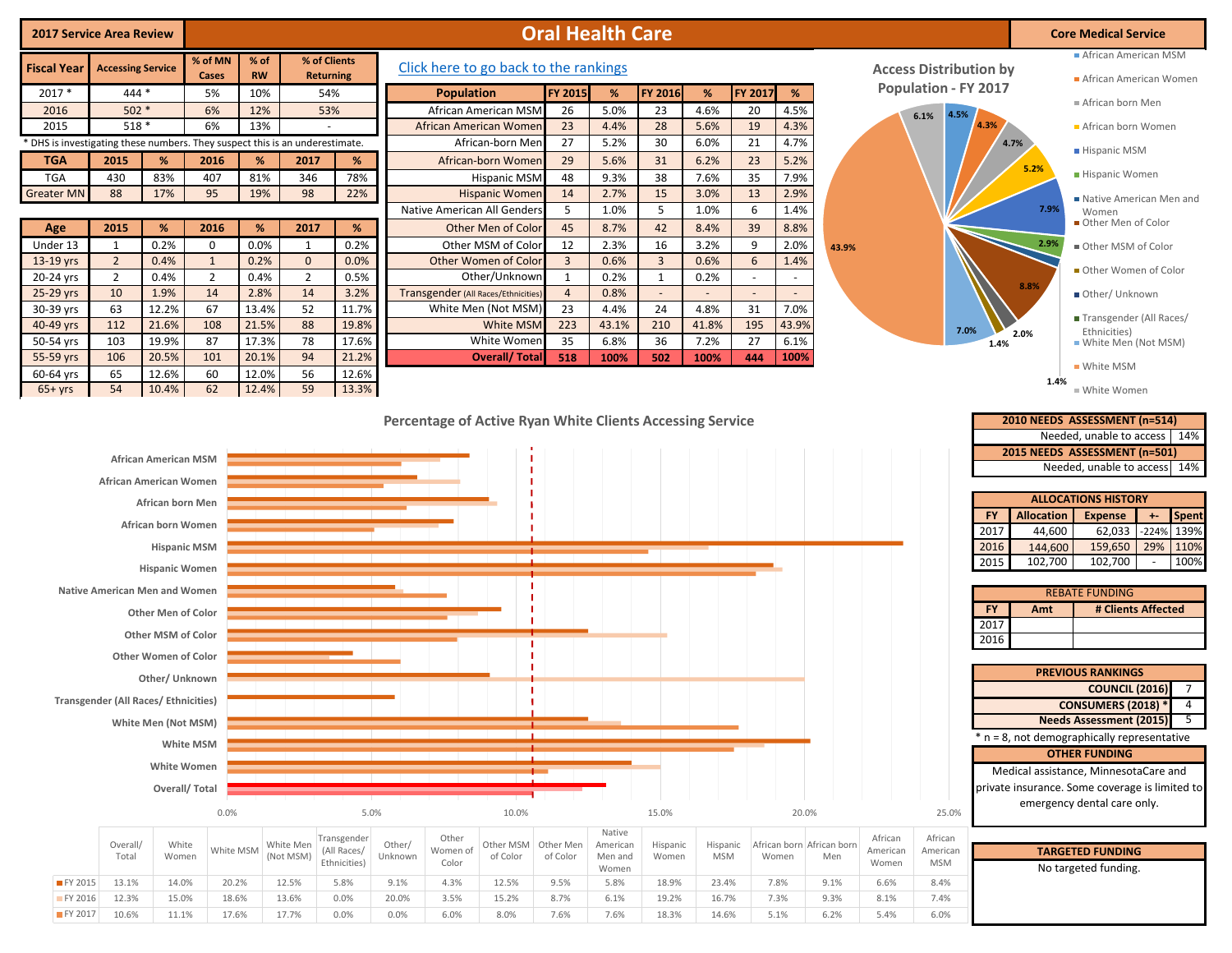| <b>2017 Service Area Review</b>                           |                                             |                                                       | <b>Outpatient/Ambulatory Health Services</b> |              |                                                                                                |                                    |         |                   |                                                       |                      |                  |              |            |                      |              |                           |                     | <b>Core Medical Service</b> |             |                              |                                                                          |                                |  |
|-----------------------------------------------------------|---------------------------------------------|-------------------------------------------------------|----------------------------------------------|--------------|------------------------------------------------------------------------------------------------|------------------------------------|---------|-------------------|-------------------------------------------------------|----------------------|------------------|--------------|------------|----------------------|--------------|---------------------------|---------------------|-----------------------------|-------------|------------------------------|--------------------------------------------------------------------------|--------------------------------|--|
| % of MN<br><b>Fiscal Year</b><br><b>Accessing Service</b> |                                             |                                                       |                                              |              | % of<br>% of Clients<br>Click here to go back to the rankings<br><b>Access Distribution by</b> |                                    |         |                   |                                                       |                      |                  |              |            |                      |              |                           |                     |                             |             | African American MSM         |                                                                          |                                |  |
|                                                           |                                             |                                                       | Cases                                        | <b>RW</b>    |                                                                                                | <b>Returning</b>                   |         |                   |                                                       |                      |                  |              |            |                      |              |                           |                     | <b>Population - FY 2017</b> |             |                              | African American Women                                                   |                                |  |
| $2017*$                                                   | 1230<br>1238                                |                                                       | 14%                                          | $\sim$       |                                                                                                | 77%<br>66%                         |         | <b>Population</b> |                                                       | FY 2015              | %<br>8.6%        | FY 2016      | %<br>9.5%  | FY 2017              | %<br>8.7%    |                           |                     |                             |             |                              | African born Men                                                         |                                |  |
| 2016<br>2015                                              | 1231                                        |                                                       | 15%                                          | 29%<br>30%   |                                                                                                | $\overline{\phantom{a}}$           |         |                   | African American MSM<br><b>African American Womer</b> | 106<br>123           | 10.0%            | 118<br>125   | 10.1%      | 102<br>107           | 9.1%         | 5.1%                      |                     |                             |             | African born Women           |                                                                          |                                |  |
| Estimate, final number expected end of June.              |                                             |                                                       |                                              |              |                                                                                                |                                    |         |                   | African-born Mer                                      | 118                  | 9.6%             | 114          | 9.2%       | 108                  | 9.2%         |                           |                     |                             | 8.7%        |                              |                                                                          |                                |  |
| <b>TGA</b>                                                | 2015                                        | %                                                     | 2016                                         | %            | 2017                                                                                           | %                                  |         |                   | African-born Womer                                    | 151                  | 12.3%            | 166          | 13.4%      | 176                  | 14.9%        |                           | 15.9%               |                             |             | 9.1%                         | ■ Hispanic MSM                                                           |                                |  |
| <b>TGA</b>                                                | 1194                                        | 97%                                                   | 1213                                         | 98%          | $\overline{\phantom{a}}$                                                                       | $\sim$                             |         |                   | <b>Hispanic MSM</b>                                   | 86                   | 7.0%             | 96           | 7.8%       | 96                   | 8.1%         |                           |                     |                             |             |                              | Hispanic Women                                                           |                                |  |
| <b>Greater MN</b>                                         | 37                                          | 3%                                                    | 25                                           | 2%           |                                                                                                | $\sim$                             |         |                   | <b>Hispanic Womer</b>                                 | 38                   | 3.1%             | 35           | 2.8%       | 42                   | 3.6%         | 1.7%                      |                     |                             |             |                              | Native American Men and                                                  |                                |  |
|                                                           |                                             |                                                       |                                              |              |                                                                                                |                                    |         |                   | Native American All Genders                           | 15                   | 1.2%             | 16           | 1.3%       | 19                   | 1.6%         | 3.1%                      |                     |                             |             | 9.2%                         | Women                                                                    |                                |  |
| Age                                                       | 2015                                        | %                                                     | 2016                                         | %            | 2017                                                                                           | %                                  |         |                   | Other Men of Color                                    | 177                  | 14.4%            | 178          | 14.4%      | 171                  | 14.5%        |                           |                     |                             |             |                              | Other Men of Color                                                       |                                |  |
| Under 13                                                  | 1                                           | 0.1%                                                  | 1                                            | 0.1%         |                                                                                                | $\overline{\phantom{a}}$           |         |                   | Other MSM of Color                                    | 32                   | 2.6%             | 32           | 2.6%       | 27                   | 2.3%         |                           |                     |                             |             |                              | Other MSM of Color                                                       |                                |  |
| 13-19 yrs                                                 | $\overline{2}$                              | 0.2%                                                  | $\overline{3}$                               | 0.2%         | $\overline{\phantom{a}}$                                                                       | $\mathbb{Z}$                       |         |                   | Other Women of Color                                  | 15                   | 1.2%             | 22           | 1.8%       | 24                   | 2.0%         |                           |                     |                             |             |                              | Other Women of Color                                                     |                                |  |
| 20-24 yrs<br>25-29 yrs                                    | 9<br>69                                     | 0.7%<br>5.6%                                          | 22<br>72                                     | 1.8%<br>5.8% | $\overline{\phantom{a}}$<br>$\overline{\phantom{a}}$                                           | $\overline{\phantom{a}}$<br>$\sim$ |         |                   | Other/Unknowr<br>Transgender (All Races/Ethnicities   | $\overline{2}$<br>19 | 0.2%<br>1.5%     | $\sim$<br>17 | 1.4%       | $\overline{2}$<br>20 | 0.2%<br>1.7% | 0.2%                      |                     |                             |             | 14.9%                        |                                                                          |                                |  |
| 30-39 yrs                                                 | 251                                         | 20.4%                                                 | 258                                          | 20.8%        | $\sim$                                                                                         | $\sim$                             |         |                   | White Men (Not MSM)                                   | 45                   | 3.7%             | 47           | 3.8%       | 37                   | 3.1%         | 2.0%<br>2.3%              | 14.5%               |                             |             |                              | Other/Unknown                                                            |                                |  |
| 40-49 yrs                                                 | 301                                         | 24.5%                                                 | 299                                          | 24.2%        | $\omega$                                                                                       | $\Box$                             |         |                   | White MSM                                             | 240                  | 19.5%            | 211          | 17.1%      | 188                  | 15.9%        |                           |                     |                             |             |                              | Transgender (All Races/                                                  |                                |  |
| 50-54 yrs                                                 | 239                                         | 19.4%                                                 | 242                                          | 19.6%        | $\sim$                                                                                         | $\blacksquare$                     |         |                   | White Women                                           | 64                   | 5.2%             | 60           | 4.9%       | 60                   | 5.1%         |                           |                     |                             | 8.1%        |                              | Ethnicities)<br>White Men (Not MSM)                                      |                                |  |
| 55-59 yrs                                                 | 169                                         | 13.7%                                                 | 176                                          | 14.2%        |                                                                                                | $\sim$                             |         |                   | <b>Overall/ Total</b>                                 | 1231                 | 100%             | 1237         | 100%       | 1179                 | 100%         |                           | 1.6%                |                             |             |                              | ■ White MSM                                                              |                                |  |
| 60-64 yrs<br>$65+yrs$                                     | 108<br>82                                   | 8.8%<br>6.7%                                          | 94<br>71                                     | 7.6%<br>5.7% | $\sim$                                                                                         | $\sim$                             |         |                   |                                                       |                      |                  |              |            |                      |              |                           |                     |                             |             |                              | ■ White Women                                                            |                                |  |
|                                                           |                                             | <b>African American MSM</b><br>African American Women |                                              |              |                                                                                                |                                    |         |                   |                                                       |                      |                  |              |            |                      |              |                           |                     |                             |             |                              | 2015 NEEDS ASSESSMENT (n=501)<br>Needed, unable to access 2%             |                                |  |
|                                                           |                                             |                                                       |                                              |              |                                                                                                |                                    |         |                   |                                                       |                      |                  |              |            |                      |              |                           |                     |                             |             |                              |                                                                          |                                |  |
|                                                           |                                             | African born Men                                      |                                              |              |                                                                                                |                                    |         |                   |                                                       |                      |                  |              |            |                      |              |                           |                     |                             |             |                              | <b>ALLOCATIONS HISTORY</b>                                               |                                |  |
|                                                           |                                             | African born Women                                    |                                              |              |                                                                                                |                                    |         |                   |                                                       |                      |                  |              |            |                      |              |                           |                     |                             | FY.<br>2017 | <b>Allocation</b><br>837,900 | <b>Expense</b><br>$-$ *                                                  | <b>Spent</b><br>$+ -$<br>$-7%$ |  |
|                                                           |                                             | <b>Hispanic MSM</b>                                   |                                              |              |                                                                                                |                                    |         |                   |                                                       |                      |                  |              |            |                      |              |                           |                     |                             | 2016        | 897,900                      | 780,806                                                                  | 87%<br>2%                      |  |
|                                                           |                                             | <b>Hispanic Women</b>                                 |                                              |              |                                                                                                |                                    |         |                   |                                                       |                      |                  |              |            |                      |              |                           |                     |                             | 2015        | 884,000                      | 860,228                                                                  | 97%                            |  |
|                                                           |                                             |                                                       |                                              |              |                                                                                                |                                    |         |                   |                                                       |                      |                  |              |            |                      |              |                           |                     |                             |             |                              | * Final invoice for FY2017 available Jul 2018.                           |                                |  |
|                                                           | Native American Men and Women               |                                                       |                                              |              |                                                                                                |                                    |         |                   |                                                       |                      |                  |              |            |                      |              |                           |                     |                             |             |                              | <b>REBATE FUNDING *</b>                                                  |                                |  |
|                                                           |                                             | <b>Other Men of Color</b>                             |                                              |              |                                                                                                |                                    |         |                   |                                                       |                      |                  |              |            |                      |              |                           |                     |                             | FY.<br>2017 | Amt<br>8,019                 | # Clients Affected<br>Included in 1,230 count.                           |                                |  |
|                                                           |                                             | Other MSM of Color                                    |                                              |              |                                                                                                |                                    |         |                   |                                                       |                      |                  |              |            |                      |              |                           |                     |                             | 2016        | 5,385                        | Included in 1,238 count.                                                 |                                |  |
|                                                           |                                             | Other Women of Color                                  |                                              |              |                                                                                                |                                    |         |                   |                                                       |                      |                  |              |            |                      |              |                           |                     |                             |             |                              | * Administered by Hennepin County                                        |                                |  |
|                                                           |                                             | Other/ Unknown                                        |                                              |              |                                                                                                |                                    |         |                   |                                                       |                      |                  |              |            |                      |              |                           |                     |                             |             |                              | <b>PREVIOUS RANKINGS</b>                                                 |                                |  |
|                                                           | <b>Transgender (All Races/ Ethnicities)</b> |                                                       |                                              |              |                                                                                                |                                    |         |                   |                                                       |                      |                  |              |            |                      |              |                           |                     |                             |             |                              | <b>COUNCIL (2016)</b>                                                    | $\overline{\mathbf{3}}$        |  |
|                                                           |                                             |                                                       |                                              |              |                                                                                                |                                    |         |                   |                                                       |                      |                  |              |            |                      |              |                           |                     |                             |             |                              | <b>CONSUMERS (2018) *</b>                                                | 6                              |  |
|                                                           |                                             | White Men (Not MSM)                                   |                                              |              |                                                                                                |                                    |         |                   |                                                       |                      |                  |              |            |                      |              |                           |                     |                             |             |                              | Needs Assessment (2015) 6<br>* n = 8, not demographically representative |                                |  |
|                                                           |                                             |                                                       | White MSM                                    |              |                                                                                                |                                    |         |                   |                                                       |                      |                  |              |            |                      |              |                           |                     |                             |             |                              | <b>OTHER FUNDING</b>                                                     |                                |  |
|                                                           |                                             | White Women                                           |                                              |              |                                                                                                |                                    |         |                   |                                                       |                      |                  |              |            |                      |              |                           |                     |                             |             |                              | Medical Assistance, MinnesotaCare, Medicare                              |                                |  |
|                                                           |                                             |                                                       | Overall/Total                                |              |                                                                                                |                                    |         |                   |                                                       |                      |                  |              |            |                      |              |                           |                     |                             |             |                              | Part D, private insurance. DHS administers                               |                                |  |
|                                                           |                                             |                                                       | 0.0%                                         |              |                                                                                                | 10.0%                              |         | 20.0%             |                                                       |                      | 30.0%            |              | 40.0%      |                      |              | 50.0%                     |                     | 60.0%                       |             |                              | other contracts not captured in CAREWare,                                |                                |  |
|                                                           |                                             |                                                       |                                              |              |                                                                                                |                                    |         |                   |                                                       |                      | Native           |              |            |                      |              |                           |                     |                             |             |                              | therefore are not in the numbers above.                                  |                                |  |
|                                                           | Overall/                                    | White                                                 | White MSM                                    |              | White Men                                                                                      | Transgender<br>(All Races/         | Other/  | Other<br>Women of | Other MSM                                             | Other Men            | American         | Hispanic     | Hispanic   |                      |              | African born African born | African<br>American | African<br>American         |             |                              | <b>TARGETED FUNDING</b>                                                  |                                |  |
|                                                           | Total                                       | Women                                                 |                                              |              | (Not MSM)                                                                                      | Ethnicities)                       | Unknown | Color             | of Color                                              | of Color             | Men and<br>Women | Women        | <b>MSM</b> |                      | Women        | Men                       | Women               | <b>MSM</b>                  |             |                              | No targeted funding.                                                     |                                |  |
| FY 2015                                                   | 31.2%                                       | 25.6%                                                 | 21.7%                                        |              | 24.5%                                                                                          | 27.5%                              | 18.2%   | 21.7%             | 33.3%                                                 | 37.3%                | 17.4%            | 51.4%        | 42.0%      |                      | 40.8%        | 39.6%                     | 35.1%               | 34.2%                       |             |                              |                                                                          |                                |  |
| FY 2016                                                   | 30.3%                                       | 25.0%                                                 | 18.7%                                        |              | 26.7%                                                                                          | 24.3%                              | 0.0%    | 25.9%             | 30.5%                                                 | 36.8%                | 19.5%            | 44.9%        | 42.1%      |                      | 39.2%        | 35.5%                     | 36.0%               | 37.8%                       |             |                              |                                                                          |                                |  |
| FY 2017                                                   | 28.1%                                       | 24.7%                                                 | 16.9%                                        |              | 21.1%                                                                                          | 25.0%                              | 33.3%   | 24.0%             | 23.9%                                                 | 33.4%                | 24.1%            | 59.2%        | 40.0%      |                      | 38.9%        | 32.0%                     | 30.5%               | 30.7%                       |             |                              |                                                                          |                                |  |